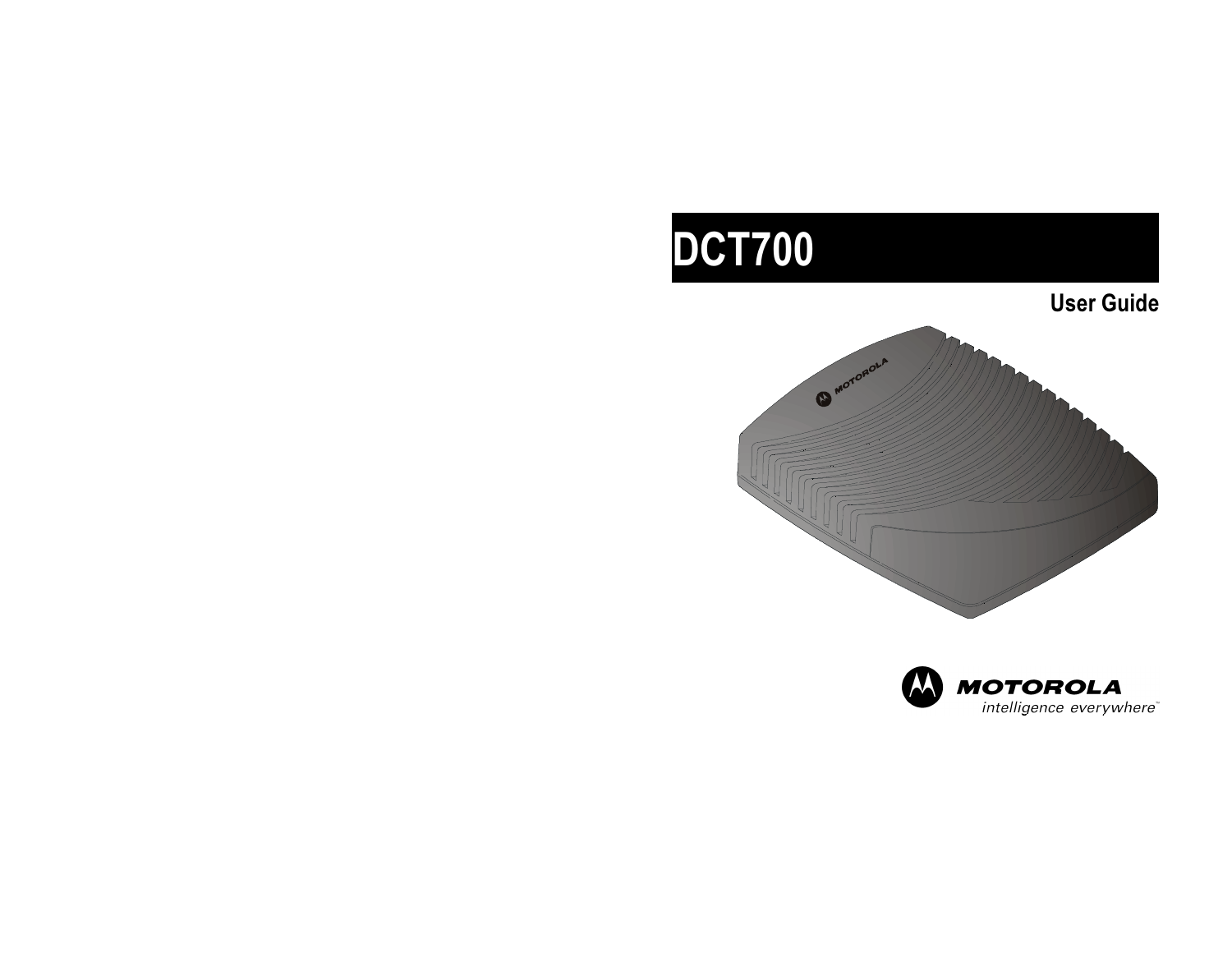

#### WARNING

TO PREVENT FIRE OR SHOCK HAZARD, DO NOT EXPOSE THIS APPLIANCE TO RAIN OR MOISTURE.



The lightning flash with arrowhead symbol, within an equilateral triangle, is intended to alert the user to the presence of uninsulated "dangerous voltage" within the product's enclosure that may be of sufficient magnitude to constitute a risk of electric shock to persons.



The exclamation point, within an equilateral triangle, is intended to alert the user to the presence of important operating and maintenance (servicing) instructions in the literature accompanying the appliance.

This installation should be made by a qualified service person and should conform to all local codes.

#### **REPAIRS**

If you find the unit in need of repair, contact your cable system operator for repair or replacement.

#### NOTE TO CATV SYSTEM INSTALLER

This reminder is provided to call the CATV system installer's attention to Article 820- 40 of the NEC that provides guidelines for proper grounding and, in particular, specifies that the cable ground shall be connected to the grounding system of the building, as close as possible to the point of cable entry as practical.

#### EXAMPLE OF ANTENNA GROUNDING

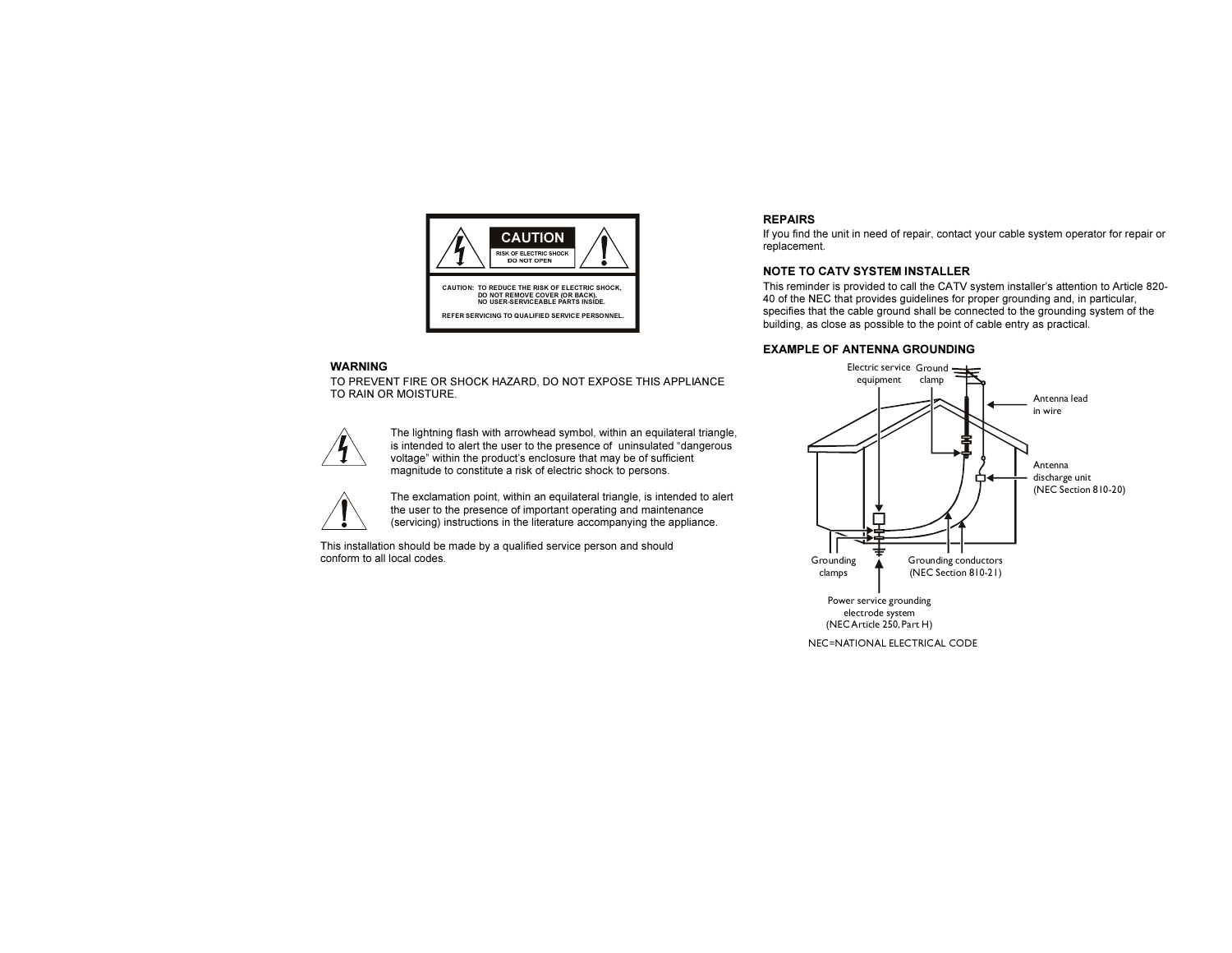# Important Safety Instructions

#### 1 Read instructions

All the safety and operating instructions should be read before the appliance is operated.

#### 2 Retain instructions

The safety and operating instructions should be retained for future reference.

#### 3 Heed warnings

All warnings on the appliance and in the operating instructions should be adhered to.

#### 4 Follow instructions

All operating and use instructions should be followed.

#### 5 Cleaning

Unplug this product from the wall outlet before cleaning. Do not use liquid cleaners or aerosol cleaners. Use a damp cloth for cleaning.

#### 6 Attachments

Do not use attachments not recommended as they may cause hazard.

#### 7 Water and moisture

Do not use this equipment near water; for example, near a bath tub, wash bowl, kitchen sink, or laundry tub, in a wet basement, or near a swimming pool, and the like.

#### 8 Accessories

Do not place this product on an unstable cart. stand, tripod, bracket, or table. The product may fall causing serious injury and serious damage to the appliance. Use only with a cart, stand, tripod, bracket, or table recommended by the manufacturer, or sold with the equipment. Any mounting of the appliance should follow the manufacturer's instructions, and should use a mounting accessory recommended by the manufacturer.

#### 9 Ventilation

Slots and openings in the cabinet are provided for ventilation and to ensure reliable operation of the equipment and to protect it from overheating. The openings should never be blocked by placing the product on a bed, sofa, rug, or similar surface. Equipment should never be placed near or over a radiator or heat register, or in a built-in installation such as a bookcase or rack unless proper ventilation is provided.

#### 10 Power sources

This product should be operated only from the type of power sources indicated on the marking label. If you are not sure of the type of power supplied to your home, consult your local power company. For equipment intended to operate from battery power, or other sources, refer to the operating instructions.

#### 11 Ground or polarization

This equipment may be equipped with a polarized alternating-current line plug (a plug having one blade wider than the other). This plug will fit into the power outlet only one way. This is a safety feature. If you are unable to insert the plug fully into the outlet, try reversing the plug. If the plug should still fail to fit. contact your electrician to replace your obsolete outlet. Do not defeat the safety purpose of the polarized plug.

#### 12 Alternate warnings

This equipment may be equipped with a 3-wire grounding-type plug, a plug having a third (grounding) pin. This pin will only fit into a grounding-type power outlet. This is a safety feature. If you are unable to insert the plug into the outlet, contact your electrician to replace your obsolete outlet. Do not defeat the safety purpose of the grounding-type plug.

#### 13 Power cord protection

Power supply cords should be routed so that they are not likely to be walked on or pinched by items placed upon or against them, paying particular attention to cords at plugs, convenience receptacles, and the point where they exit from the appliance.

#### 14 Outdoor Antenna Grounding

If an outside antenna or cable system is connected to the equipment, be sure the antenna or cable system is grounded as to provide some protection against voltage surges and built-up static charges.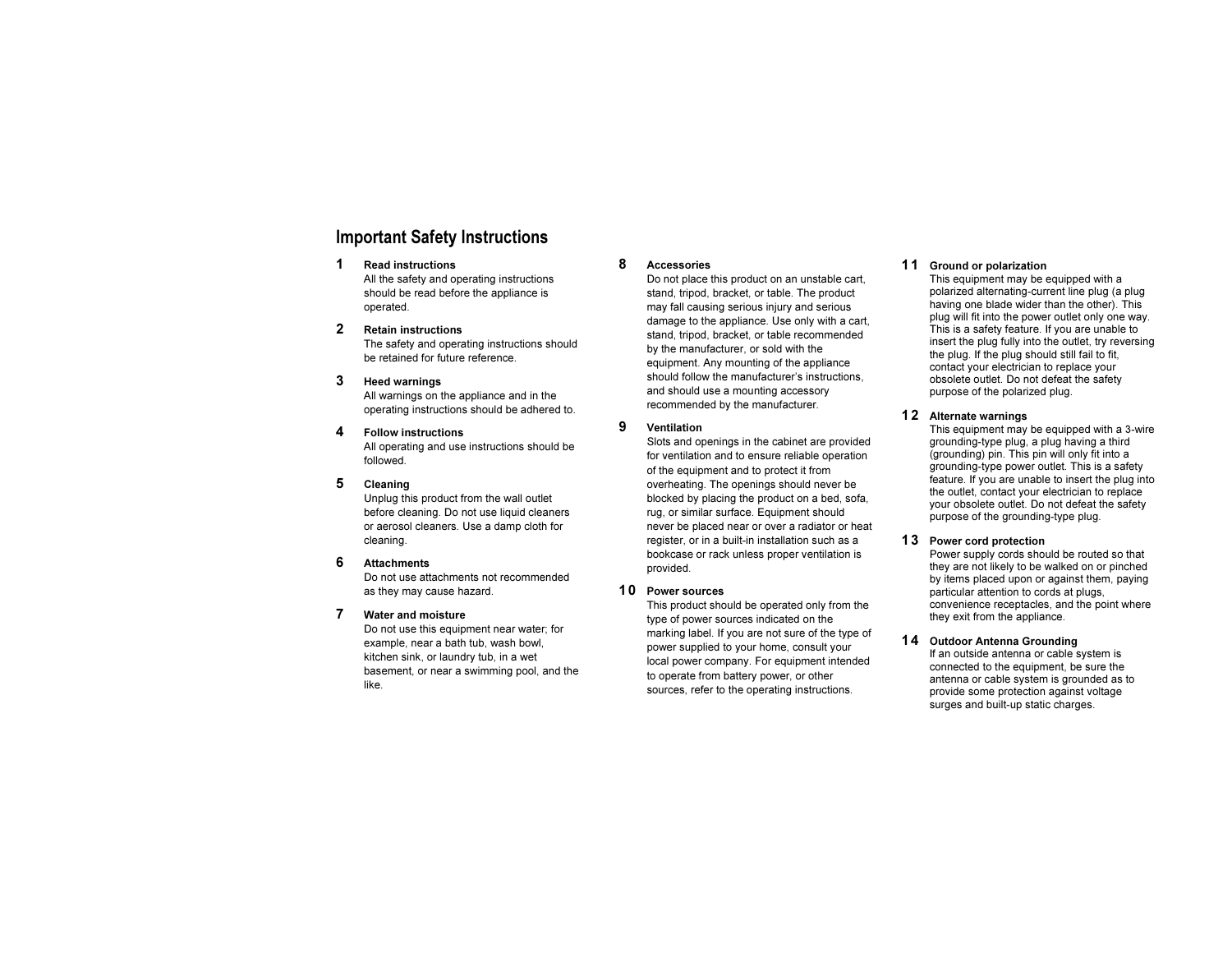#### 15 Lightning

For added protection for this equipment during a lightning storm, or when it is left unattended and unused for long periods of time, unplug it from the wall outlet and disconnect the antenna or cable system. This will prevent damage to the video product due to lightning and power line surges.

#### 16 Power lines

An outside antenna system should not be located in the vicinity of overhead power lines or where it can fall into such power lines or circuits. When installing an outside antenna system, extreme care should be taken to keep from touching such power lines or circuits, as contact with them may be fatal.

#### 17 Overloading

Do not overload wall outlets and extension cords as this can result in a risk of fire or electrical shock.

#### 18 Object and liquid entry

Never push objects of any kind into this equipment through openings as they may touch dangerous voltage points or short-out parts that could result in a fire or electrical shock. Never spill liquid of any kind on the product.

#### 19 Servicing

Do not attempt to service this equipment yourself as opening or removing covers may expose you to dangerous voltage or other hazards, refer all servicing to qualified service personnel.

#### 20 Damage requiring service

Unplug this equipment from the wall outlet and refer servicing to qualified service personnel under the following conditions:

- **a** When the power supply cord or plug is damaged.
- $\bullet$  If the equipment has been exposed to rain or water.
- $\epsilon$  If liquid has been spilled, or objects have fallen into the equipment.
- d If the equipment does not operate normally by following the operating instructions. Adjust only those controls that are covered by the operating instructions as an improper adjustment of other controls may result in damage and will often require extensive work by a qualified technician to restore the equipment to its normal operation.
- **e** If the equipment has been dropped or cabinet has been damaged.
- $f$  When the equipment exhibits a distinct change in performance, indicating a need for service.

#### 21 Replacement parts

When replacement parts are required, be sure the service technician has used replacement parts specified by the manufacturer or have the same characteristics as the original part. Unauthorized substitutions may result in fire, electric shock, or other hazards.

#### 22 Safety check

Upon completion of any service or repairs to this video product, ask the service technician to perform safety checks to determine that the product is in proper operational condition.

#### 23 Heat

The product should be situated away from heat sources such as radiators, heat registers, stoves, or other products (including amplifiers) that produce heat.

#### 24 Battery usage

Notwithstanding any information provided by Motorola in this manual regarding the use of batteries, the end user assumes all responsibility and liability to use and dispose of batteries in accordance with all applicable laws, rules and regulations. Motorola will not be liable to anyone for the end user's failure to use and/or dispose of batteries in the proper manner and in accordance with such laws rules and regulations, or for any defect contained in batteries that may cause injury damage to persons or property.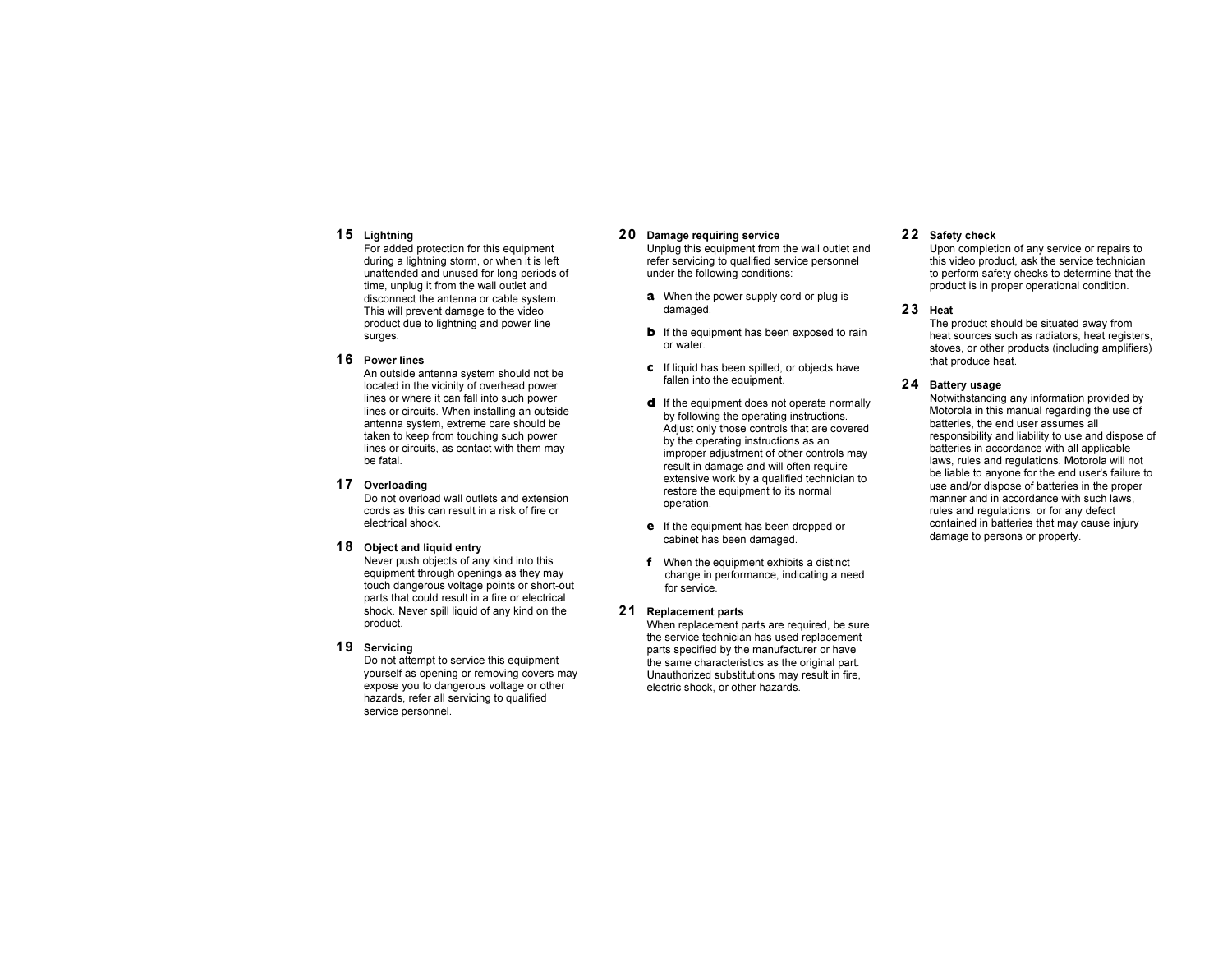This device complies with Part 15 of the FCC rules. Operation is subject to the following two conditions: (1) This device may not cause harmful interference, and (2) this device must accept any interference received, including interference that may cause undesired operation.

Federal Communications Commission Radio and Television Interface Statement for a Class 'B' Device

This equipment has been tested and found to comply with the limits for a Class B digital device, pursuant to part 15 of the FCC Rules. These limits are designed to provide reasonable protection against harmful interference in the residential installation. This equipment generates, uses and can radiate radio frequency energy and, if not installed and used in accordance with the instructions, may cause harmful interference to radio communications. However, there is no guarantee that interference will not occur in a particular installation.

If the equipment does cause harmful interference to radio or television reception, which can be determined by turning the equipment off and on, the user is encouraged to try to correct the interference by one of the following measures:

- Increase the separation between the equipment and the affected receiver
- Connect the equipment on a circuit different from the one the receiver is on
- Ensure that the cover plate for the security card is secured and tight

Changes or modification not expressly approved by the party responsible for compliance could void the user's authority to operate the equipment.

### Regulatory Information Declaration of Conformity

According to 47 CFR, Parts 2 and 15 for Class B Personal Computers and Peripherals; and/or CPU Boards and Power Supplies used with Class B Personal Computers, Motorola, Inc., 6450 Sequence Drive, San Diego, CA 92121, 1-800-225-9446, declares under sole responsibility that the product identifies with 47 CFR Part 2 and 15 of the FCC Rules as a Class B digital device. Each product marketed is identical to the representative unit tested and founded to be compliant with the standards. Records maintained continue to reflect the equipment being produced can be expected to be within the variation accepted, due to quantity production and testing on a statistical basis as required by 47 CFR 2.909. Operation is subject to the following condition: This device must accept any interference received, including interference that may cause undesired operation. The above named party is responsible for ensuring that the equipment complies with the standards of 47 CFR, Paragraphs 15.107 to 15.109.

### Canadian Compliance

This Class B digital apparatus meets all requirements of the Canadian Interference-Causing Equipment Regulations. Cet appareil numérique de la classe B respects toutes les exigences du Règlement sur le matériel brouilleur du Canada.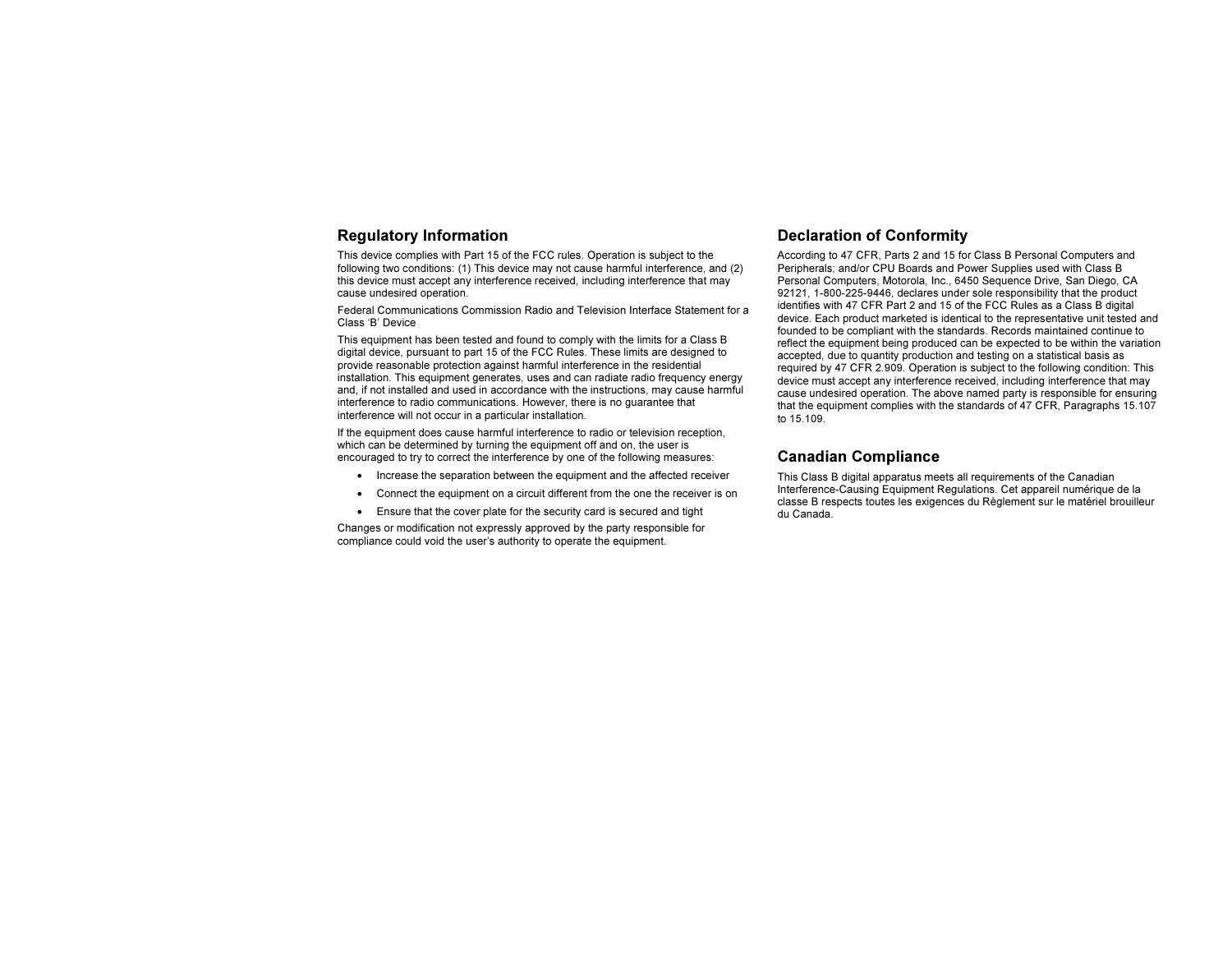

US Patent - 4476584, 4546387, 4575755, 4621285, 4558464, 4603349, 4613901, 4634808, 4712238, 4792973, 4864615, 4933898, 5083293, 5144664, 5111504, 5406228, 5497112, 5485577, 5091782, 5068724, 5093720, 5376968, 5345408, 5565922, 5517250, 5566089, 4908859, 5396518, 5511096, 5511082, 4631603, 4819098, 4577216, 5363408

#### NOTICE

 THEFT OF SERVICE IS A CRIME. INSTALLING THIS DEVICE WITHOUT PERMISSION OR UNAUTHORIZED TAMPERING, MODIFYING OR ALTERING IT IN ANY WAY MAY SUBJECT YOU TO CIVIL OR CRIMINAL PENALTIES. CHECK WITH YOUR LOCAL CABLE COMPANY.

This device complies with part 15 of the FCC Rules. Operation is subject to the following two conditions: (1) This device may not cause harmful interference, and (2) this device must accept any interference received, including interference that may cause undesired operation.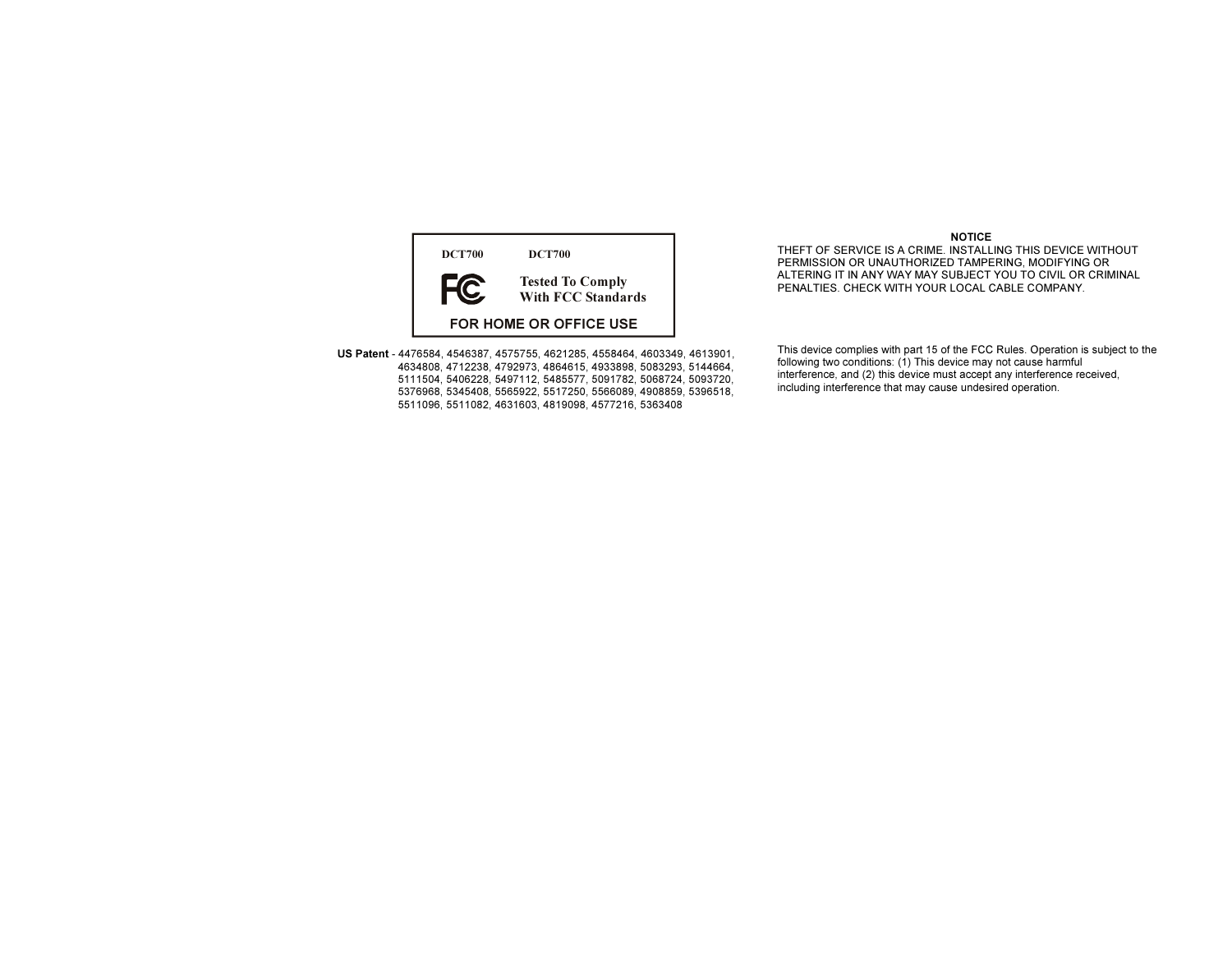Copyright © 2003 Motorola, Inc.

This device incorporates a copyright protection technology that is protected by U.S. patents and other intellectual property rights. Use of the copyright protection technology is granted by Macrovision for home and other limited pay-per-view uses only, unless otherwise authorized by Macrovision. Reverse engineering or disassembly is prohibited.

All rights reserved. No part of this publication may be reproduced in any form or by any means or used to make any derivative work (such as translation, transformation or adaptation) without written permission from Motorola, Inc.

Motorola reserves the right to revise this publication and to make changes in content from time to time without obligation on the part of Motorola to provide notification of such revision or change. Motorola provides this guide without warranty of any kind, either implied or expressed, including but not limited to, the implied warranties of merchantability and fitness for a particular purpose. Motorola may make improvements or changes in the product(s) described in this manual at any time.

MOTOROLA and the Stylized M Logo are registered in the US Patent & Trademark Office. Manufactured under license from Dolby Laboratories. "Dolby" and the double-D symbol are registered trademarks of Dolby Laboratories. All other product or service names are the property of their respective owners. MediaCipher is a registered trademark of Motorola, Inc.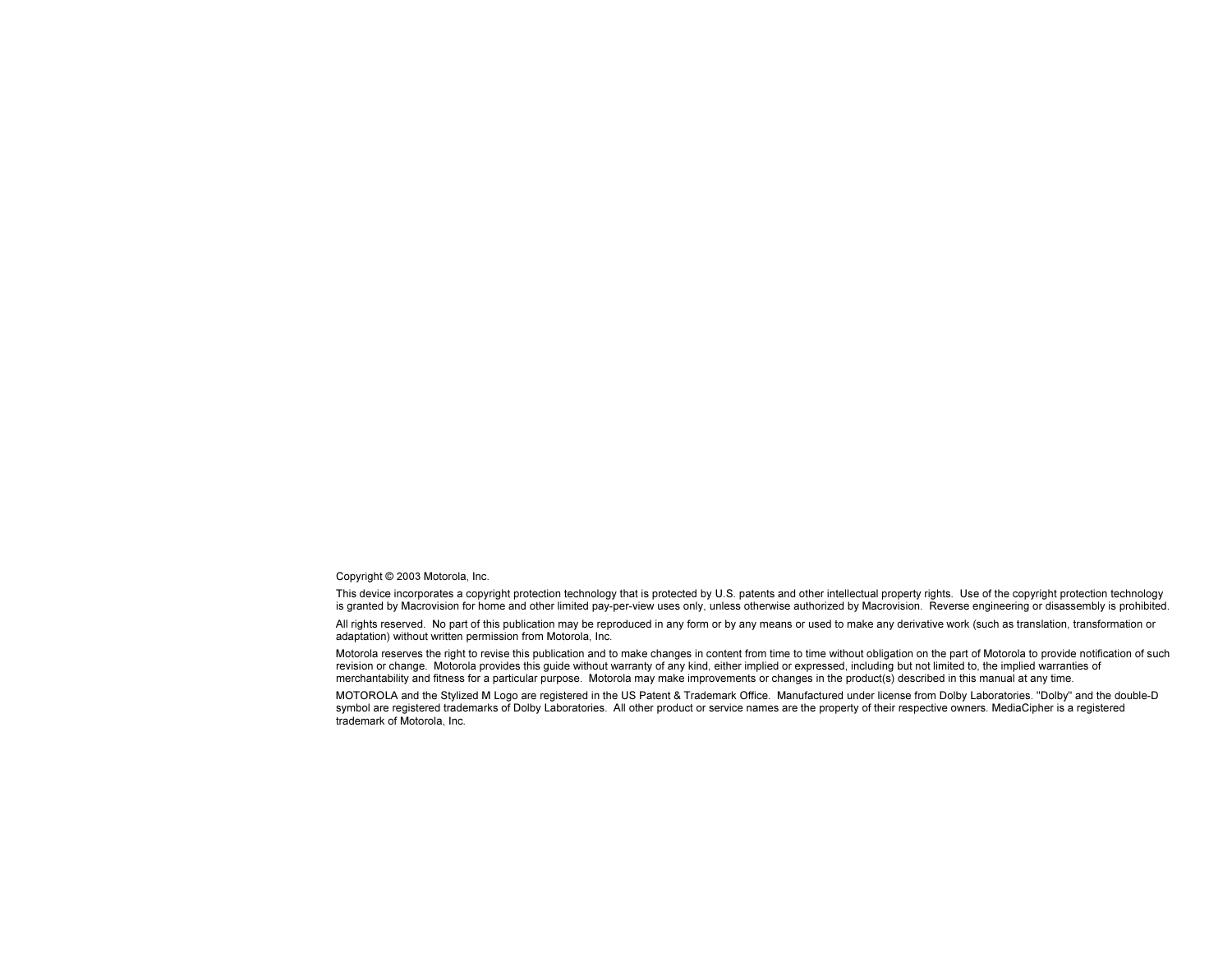# CONTENTS

| Turning Power On and Off 11  |  |
|------------------------------|--|
|                              |  |
| Electronic Program Guide  12 |  |

| Composite Baseband and S-Video 16        |  |
|------------------------------------------|--|
|                                          |  |
| Stereo Cabling Diagram (VCR to Stereo)18 |  |
| Stereo Cabling Diagram (TV to Stereo)19  |  |
|                                          |  |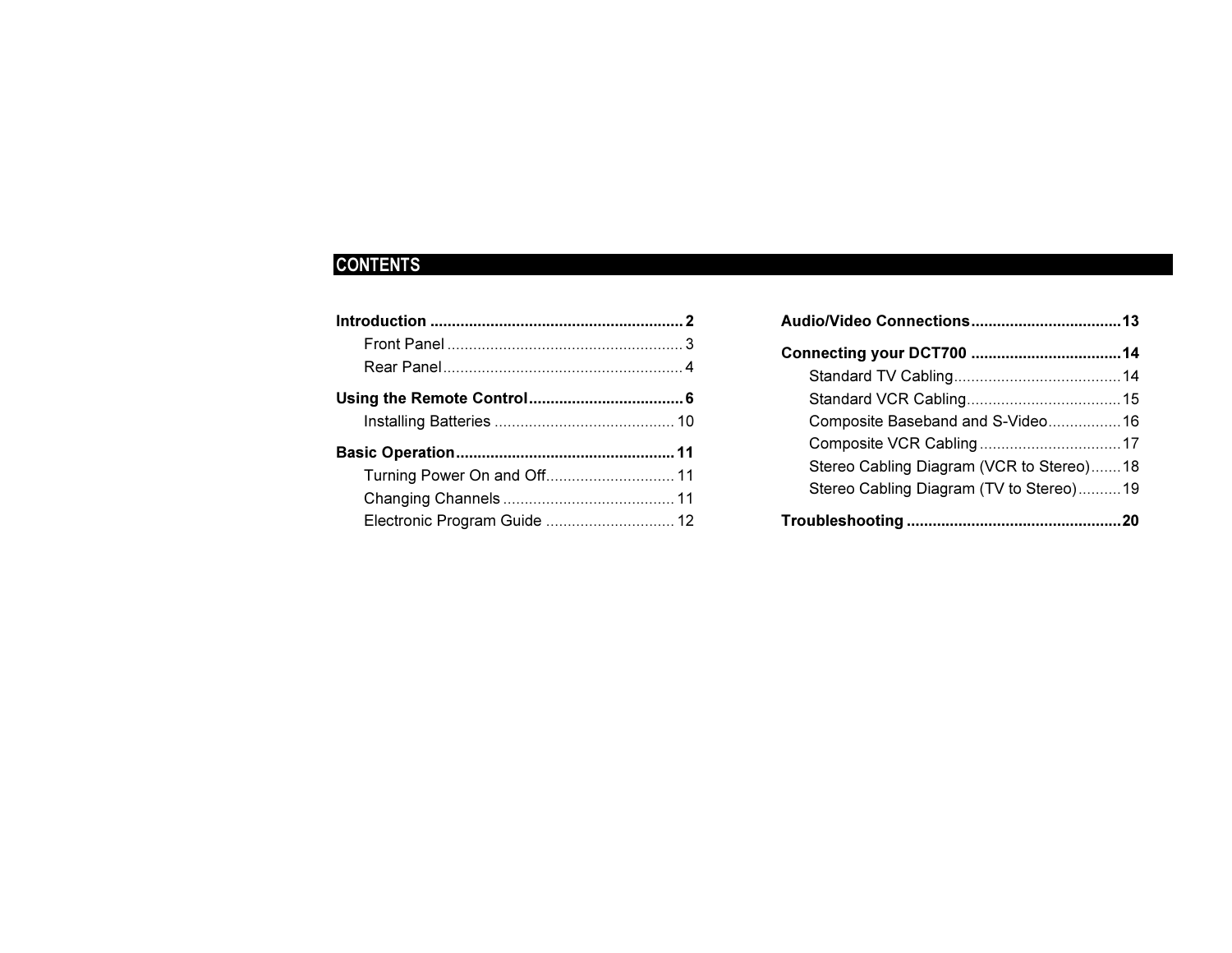The DCT700:

- Supports services such as an EPG, IPPV and VOD
- Reclaims bandwidth allocated to analog channels
- Combats analog piracy
- Offers compatibility with MediaCipher conditional access technology
- Provides a real-time return path

The DCT700 requires a remote control to operate (remote control sold separately).

Congratulations on receiving the DCT700 digital consumer terminal, one of the most advanced interactive digital cable terminals available today. It's simple to set up and easy to operate.

The DCT700 can provide an Electronic Program Guide (EPG) menu that allows you to conveniently select and view programs. You can also purchase Pay-Per-View special events, recent movies, or Video on Demand. Video on Demand is similar to renting a video, including the ability to pause, rewind, and fast-forward.

This guide introduces you to the features and operation of the DCT700. Access to the DCT700 features is gained through the electronic program guide.

To get the most out of your DCT700, be sure to read your electronic program guide instruction manual and remote control User Guide.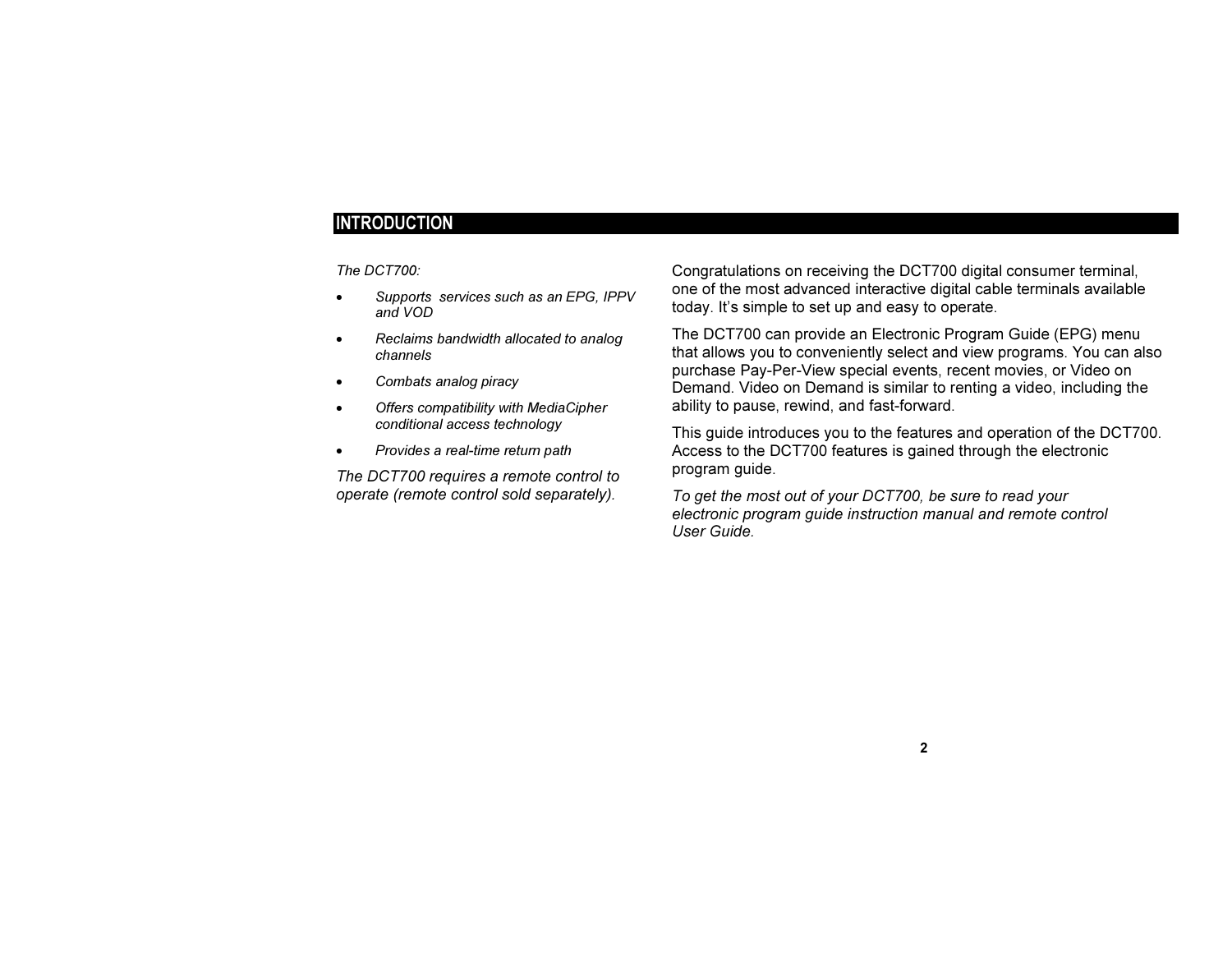#### **NOTE**

We recommend that you use the Motorola universal remote control DRC450 (sold separately) to operate your DCT700.

# Front Panel

The DCT700 is controlled by your remote control (sold separately). The front panel has two LED displays: one to indicate the unit is turned on and one to indicate a message is present.

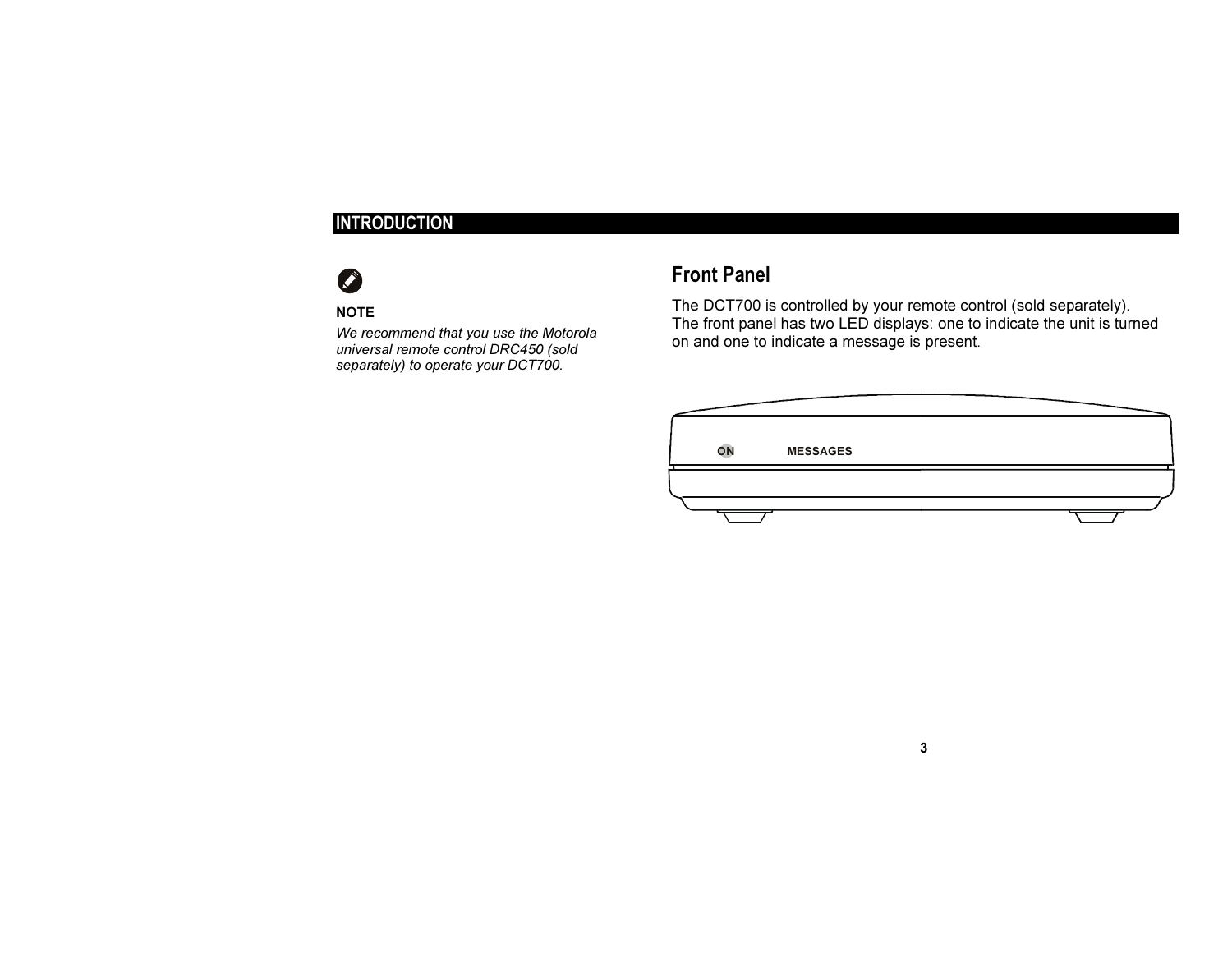# Rear Panel

Before you begin installing the DCT700, take a moment to become familiar with the rear panel connections. The rear panel includes connectors for system cabling and a power cord to connect the DCT700 to an electrical power outlet. For cabling diagrams, see "Connecting Your DCT700".

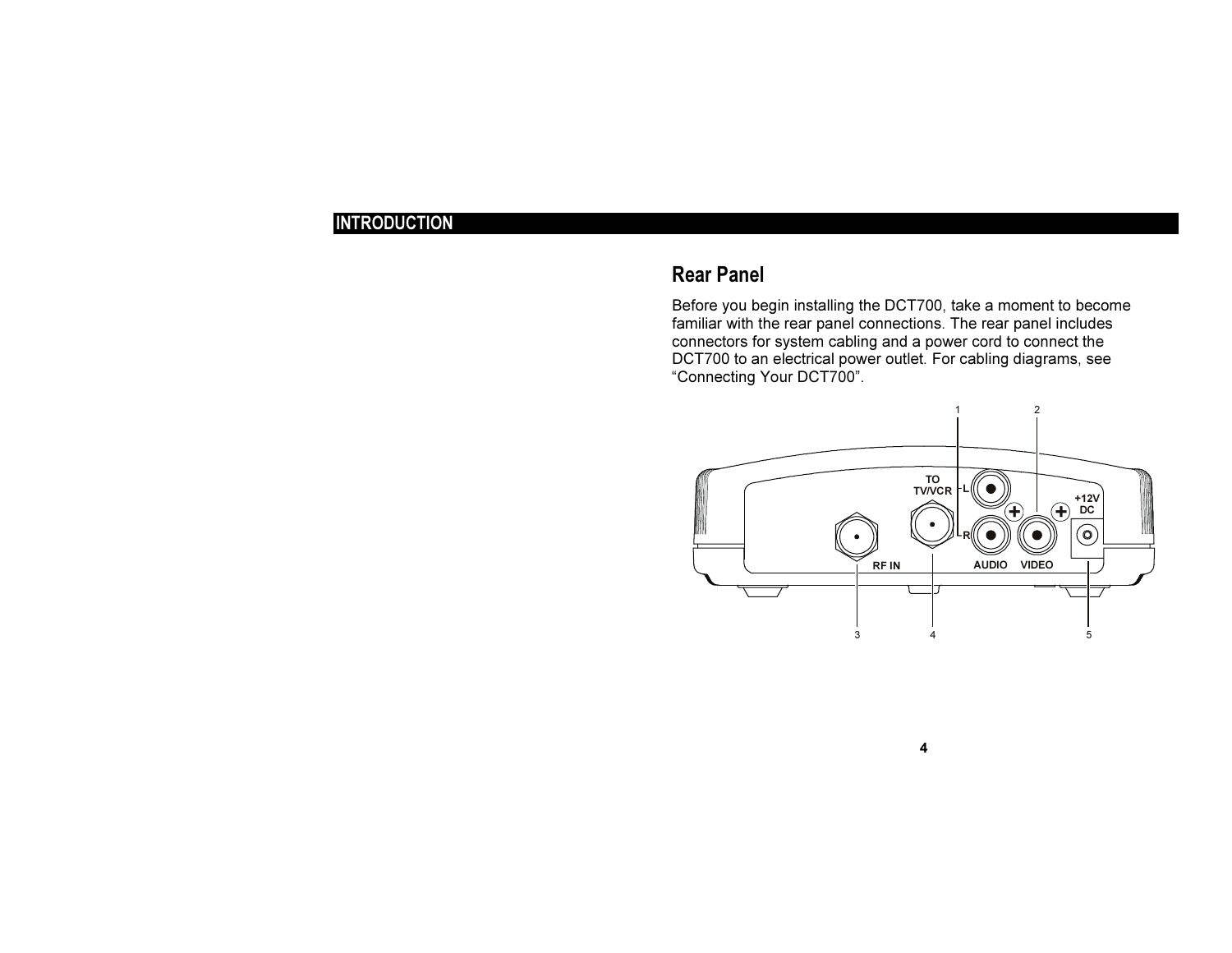| Item             | <b>Description</b>                                                                     |
|------------------|----------------------------------------------------------------------------------------|
| AUDIO OUT        | Left/right audio outputs to connect the DCT700 to a TV, VCR, or A/V receiver.          |
| <b>VIDEO</b>     | Composite video output to connect the DCT700 to a TV, VCR, or A/V receiver.            |
| <b>RF IN</b>     | A coaxial input that is connected to the cable wall outlet, see Connecting the DCT700. |
| <b>TO TV/VCR</b> | A coaxial output to connect the DCT700 to the TV or VCR.                               |
| Power            | This is the DC power connection.                                                       |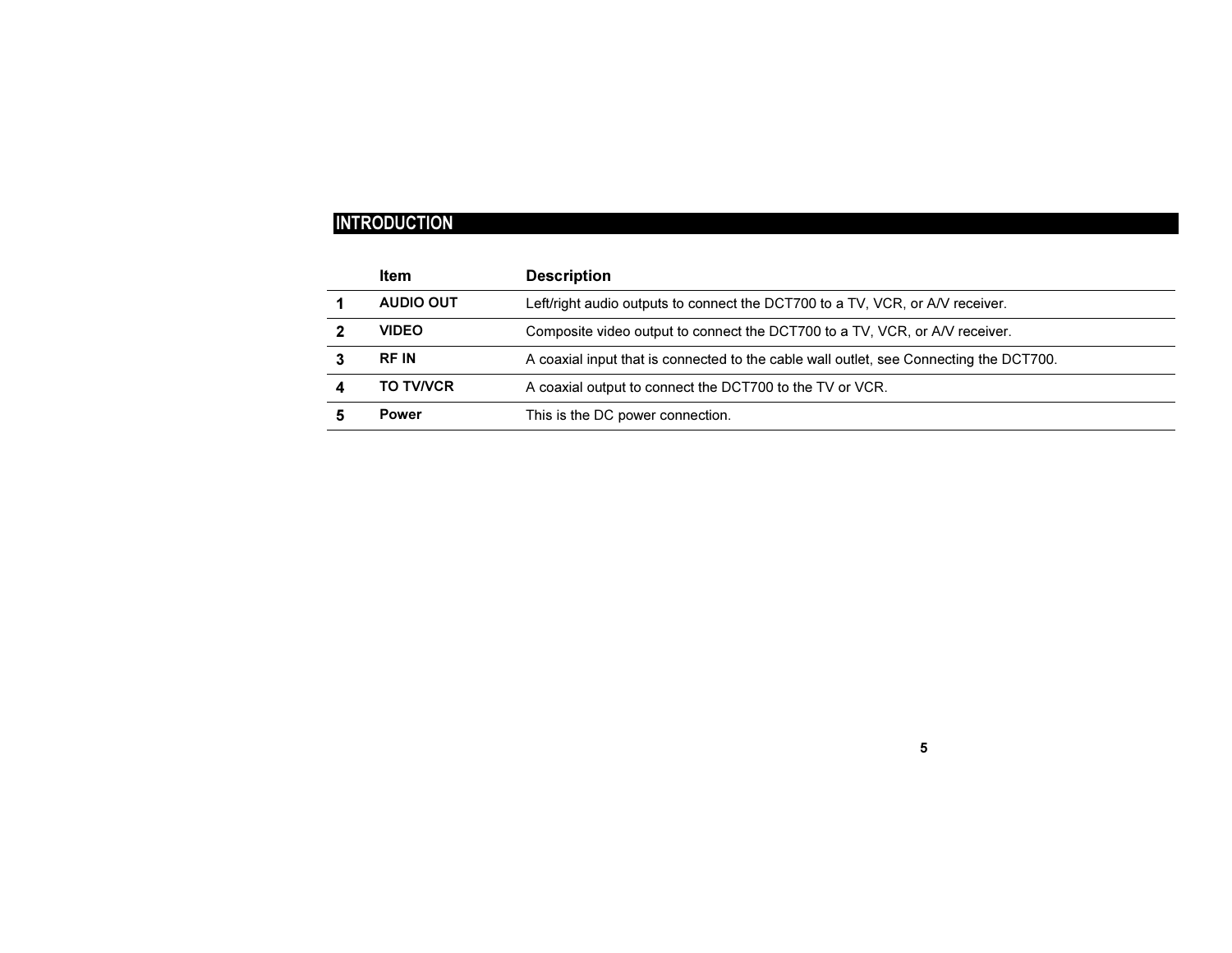

Use the remote control to operate the DCT700, TV, and VCR.

Your remote control may differ from the one illustrated here.

For information on operating and programming your remote control, refer to the remote control User Guide supplied by your service provider.

The table following this drawing describes the functions of the remote control. Some of the features described in the table may not be available. Check with your service provider to determine which features are being offered in your area.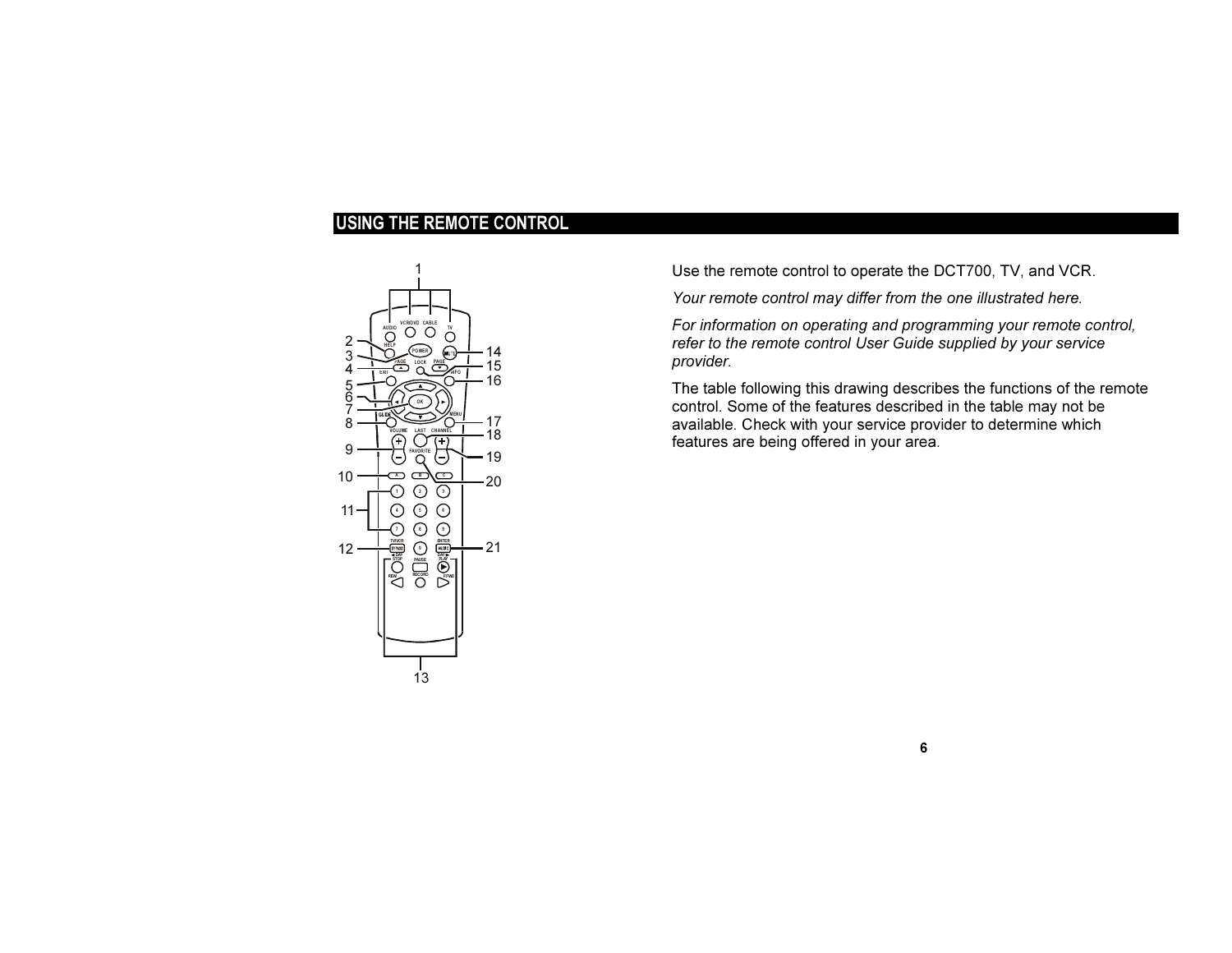|   | Key                                    | <b>Description</b>                                                                                                                                |
|---|----------------------------------------|---------------------------------------------------------------------------------------------------------------------------------------------------|
|   | AUDIO, VCR/DVD,<br><b>CABLE, OR TV</b> | Selects a device to control. The selected mode will remain active until you press another key.                                                    |
|   | <b>HELP</b>                            | Displays the help screen.                                                                                                                         |
| 3 | <b>POWER</b>                           | Turns the currently selected device on or off.                                                                                                    |
| 4 | <b>PAGE ▲ PAGE ▼</b>                   | Pages through menu screens and the program guide.                                                                                                 |
| 5 | <b>EXIT</b>                            | Exits a menu or program guide.                                                                                                                    |
| 6 | <b>CURSOR</b>                          | Moves the cursor around the program guide and menu screens.                                                                                       |
|   | OK.                                    | Selects menu options, Pay-Per-View events or programs from the program guide.                                                                     |
| 8 | <b>GUIDE</b>                           | Displays the program guide.                                                                                                                       |
| 9 | <b>VOLUME +</b><br><b>VOLUME -</b>     | Increases or decreases the volume of the VCR, TV, or audio device. The device must be selected<br>before you can increase or decrease the volume. |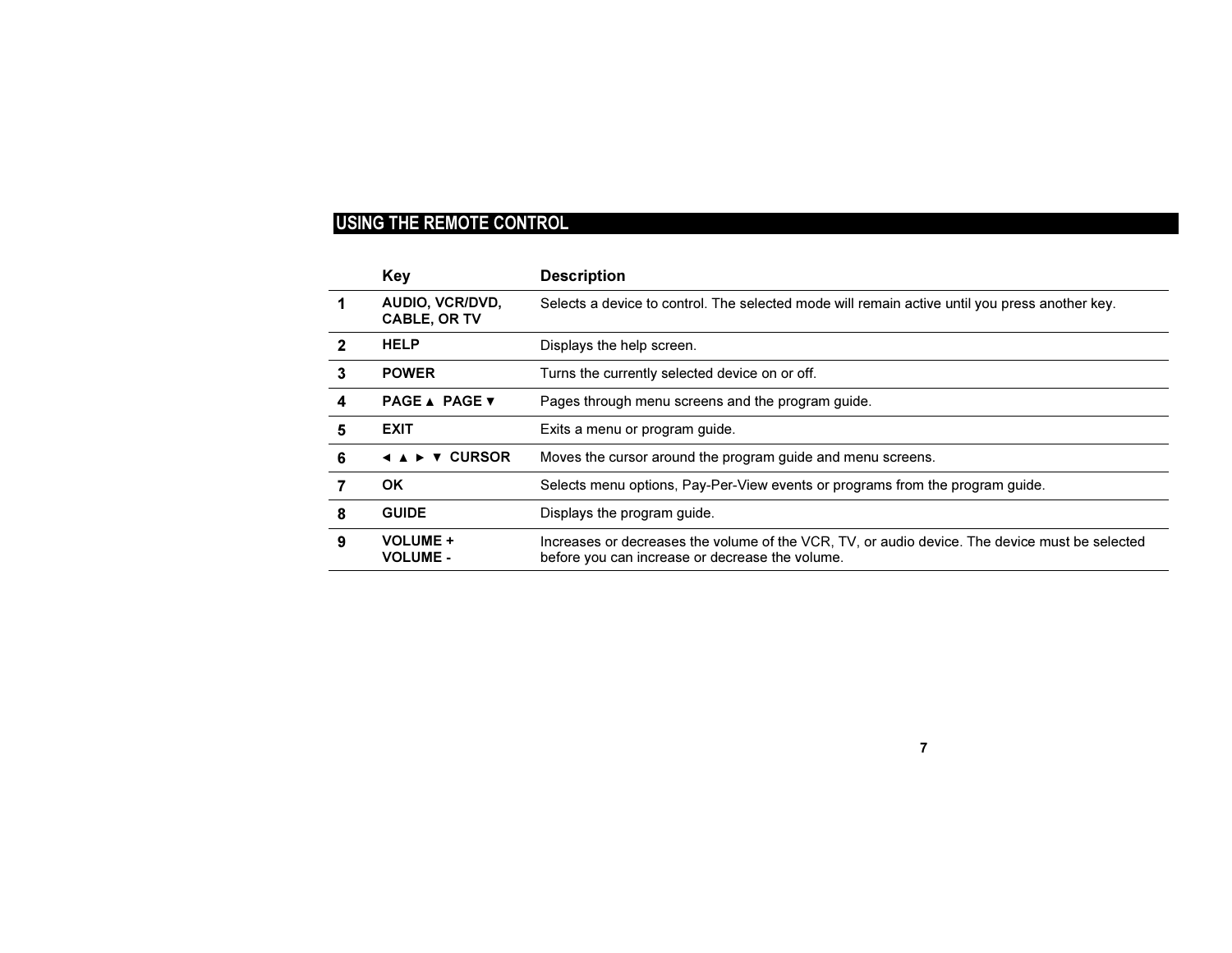|         | <b>Key</b>                                         | <b>Description</b>                                                                        |
|---------|----------------------------------------------------|-------------------------------------------------------------------------------------------|
| 10      | A<br>в<br>С                                        | Functionality is determined from services offered by your cable TV service provider.      |
| 11      | <b>NUMBER KEYS</b>                                 | Use to directly select a channel.                                                         |
| $12 \,$ | <b>TV/VCR or</b><br><b>BYPASS</b>                  | When in VCR mode, toggles between television and VCR. Bypass is not available.            |
| 13      | STOP, PAUSE,<br>PLAY, REW,<br><b>RECORD, F.FWD</b> | Controls the VCR/DVD or CD player.                                                        |
| 14      | <b>MUTE</b>                                        | Toggles the sound on and off.                                                             |
| 15      | <b>LOCK</b>                                        | Use to limit viewing of selected programs or to view the Pay-Per-View menu.               |
| 16      | <b>INFO</b>                                        | Displays the current channel and program information (not supported by all applications). |
| 17      | <b>MENU</b>                                        | Displays the main menu.                                                                   |
| 18      | <b>LAST</b>                                        | Recalls the last channel or goes back one screen in the menu.                             |
| 19      | <b>CHANNEL +</b><br><b>CHANNEL -</b>               | Changes the channels by moving up or down.                                                |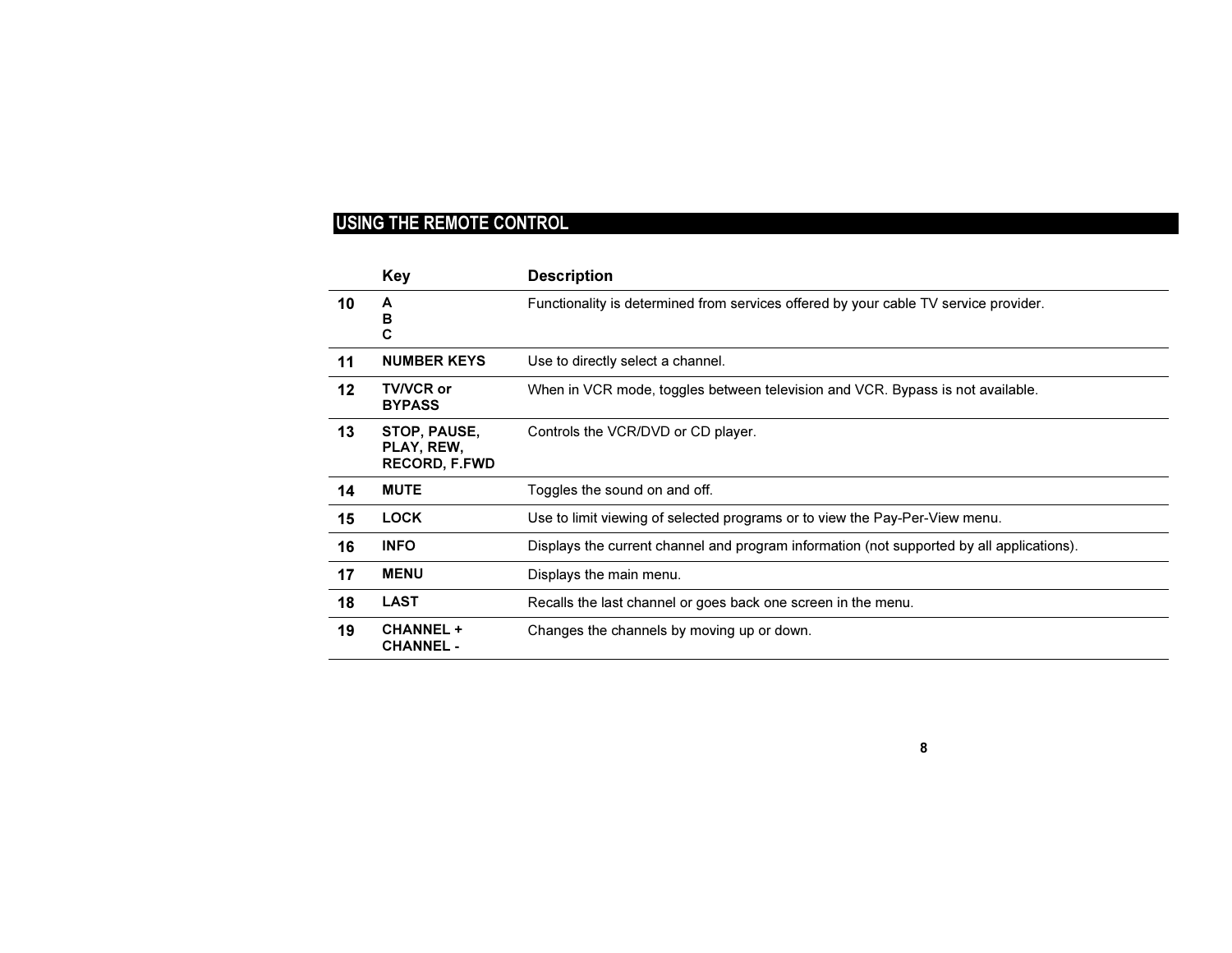|    | Kev                | <b>Description</b>                                                               |  |
|----|--------------------|----------------------------------------------------------------------------------|--|
| 20 | <b>FAVORITE</b>    | Displays preset favorite cable channels.                                         |  |
|    | <b>ENTER/MUSIC</b> | Displays digital music channel menus. On some TV models press to enter channels. |  |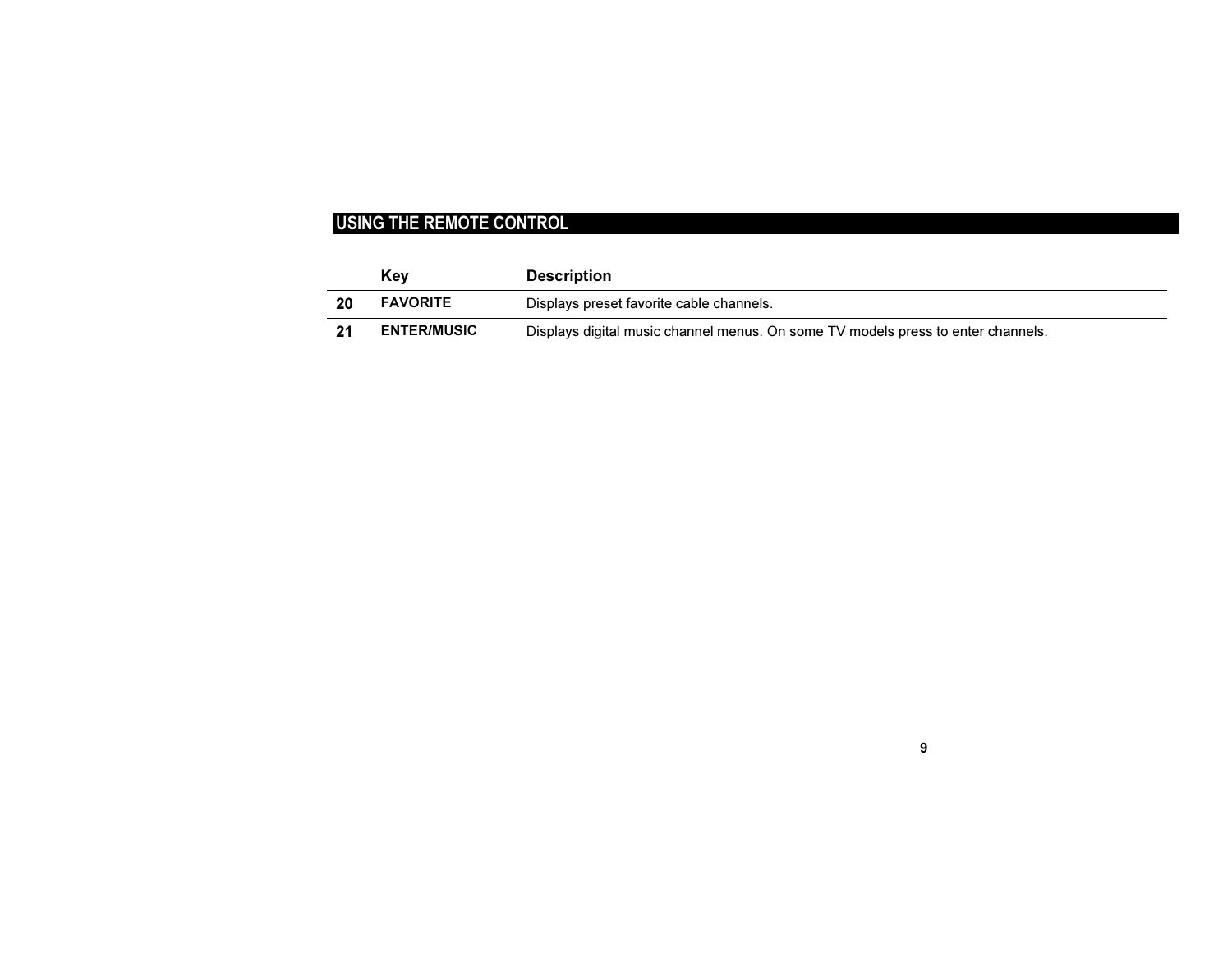

# Installing Batteries

Before you can use the remote control, you must install two AA (1.5-volt) alkaline batteries (provided with your Motorola universal remote control):

- **1** Slide open the battery door on the back of the remote control.
- 2 Insert the batteries in the direction indicated on the inside of the battery compartment.

Batteries installed incorrectly can cause battery leakage and corrosion that will damage the remote control.

**3** Slide the battery door closed until it snaps into place.

Point the remote control at the DCT700, and then press POWER. If the DCT700 does not turn on, check the orientation of the batteries or replace with new batteries.

Your remote control may be different from the Motorola DRC450 Universal Remote Control illustrated here. Refer to the remote control User Guide for details on installing batteries.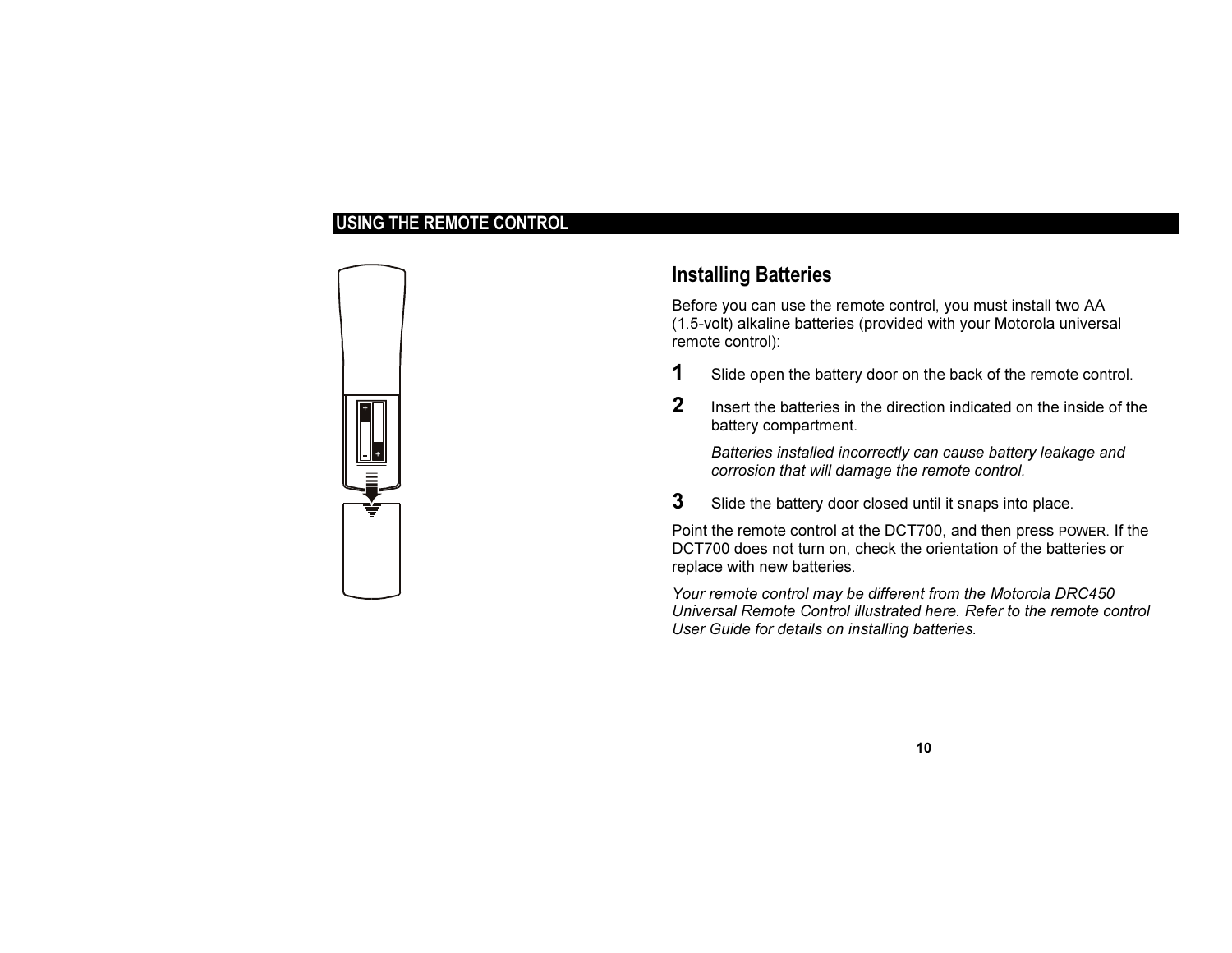# BASIC OPERATION

#### **NOTE**

The DCT700 requires a remote control to operate.

# Turning Power On and Off

To turn the DCT700 on or off, be sure it is in cable mode by pressing CABLE on your remote control and then press POWER.

# Changing Channels

Be sure the remote control is in cable mode and enter the number of the channel you want to tune using the numeric keys, or press CHANNEL + or – on the remote control to step through the channel selection.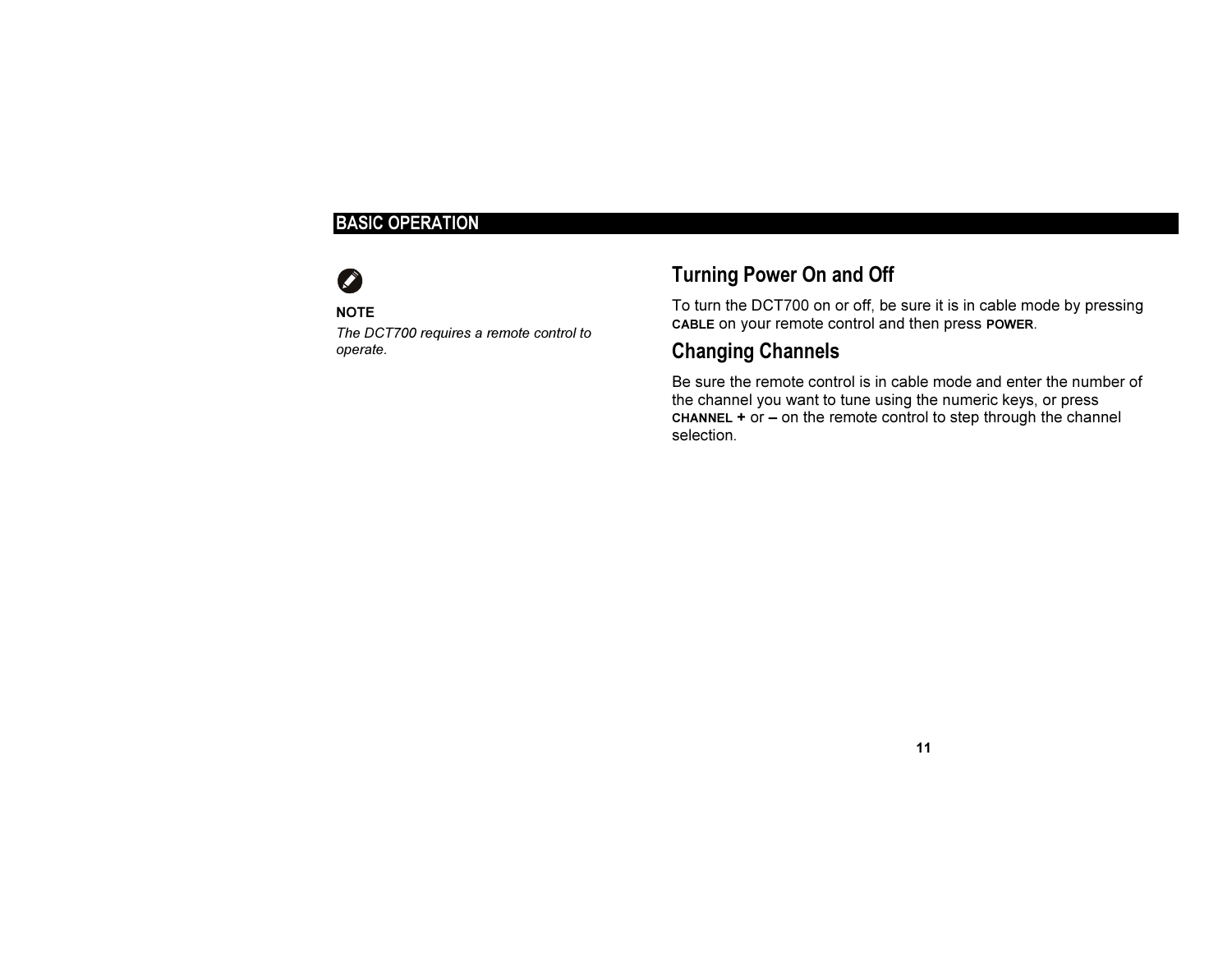# BASIC OPERATION

# Electronic Program Guide

The electronic program guide displays information about TV programs and enables you to access features such as Parental Control or Pay-Per-View. Electronic program guides vary with each service provider. Reference the electronic program guide instruction manual for detailed instructions.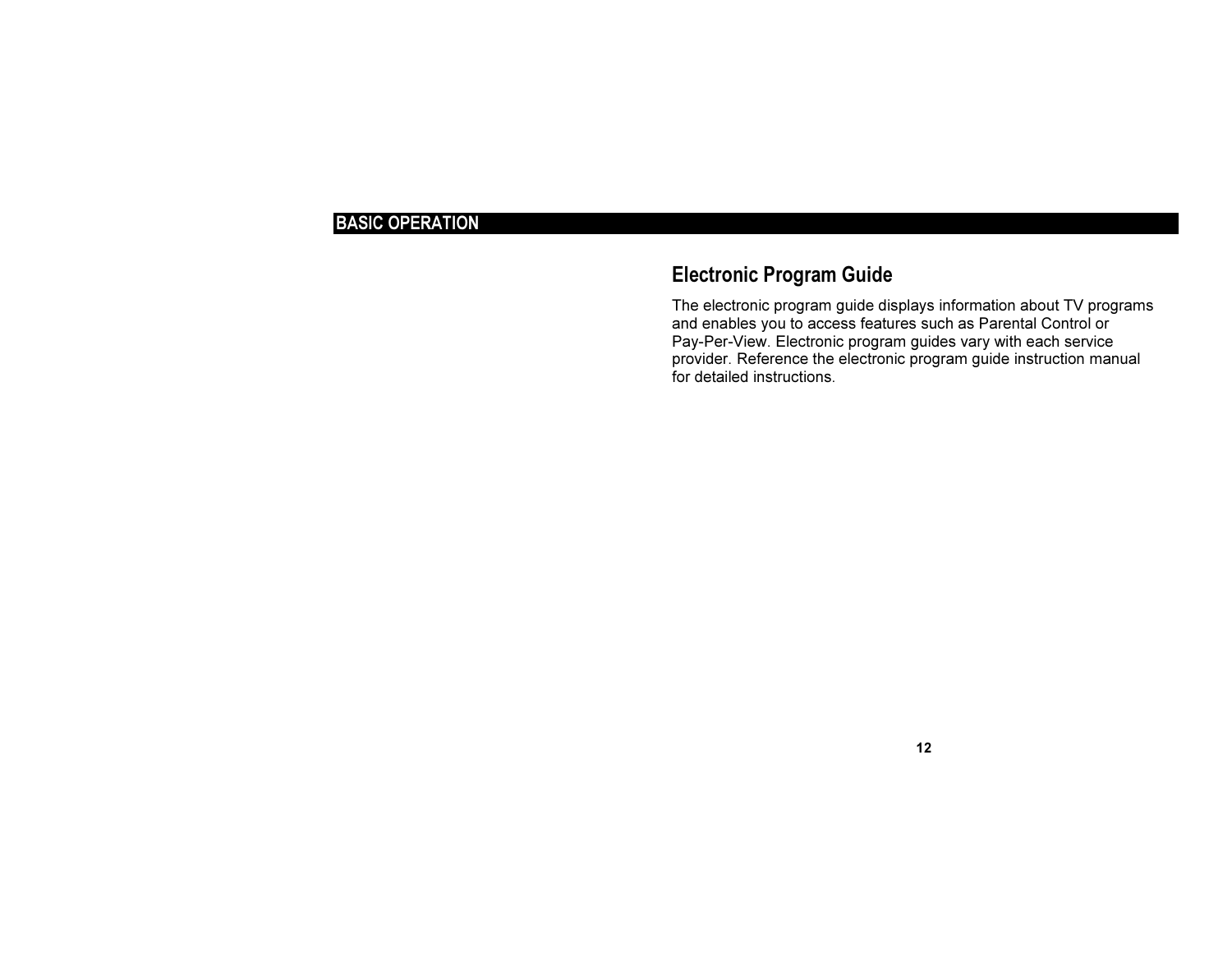# AUDIO/VIDEO CONNECTIONS

### **NOTE**

It is important to remember not to place anything on top of the DCT700 and to provide for adequate ventilation to prevent overheating.

Before you begin to hook up your DCT700, review the following:

- For basic cable connections, use 75-ohm coaxial cables equipped with F-type connectors. You can find coaxial cables in your local electronics store.
- For audio or video outputs, use cables equipped with RCA-type connectors.
- Disconnect power from the DCT700 before connecting or changing cable connections.
- Do not place anything on top of the DCT700, especially other home video components.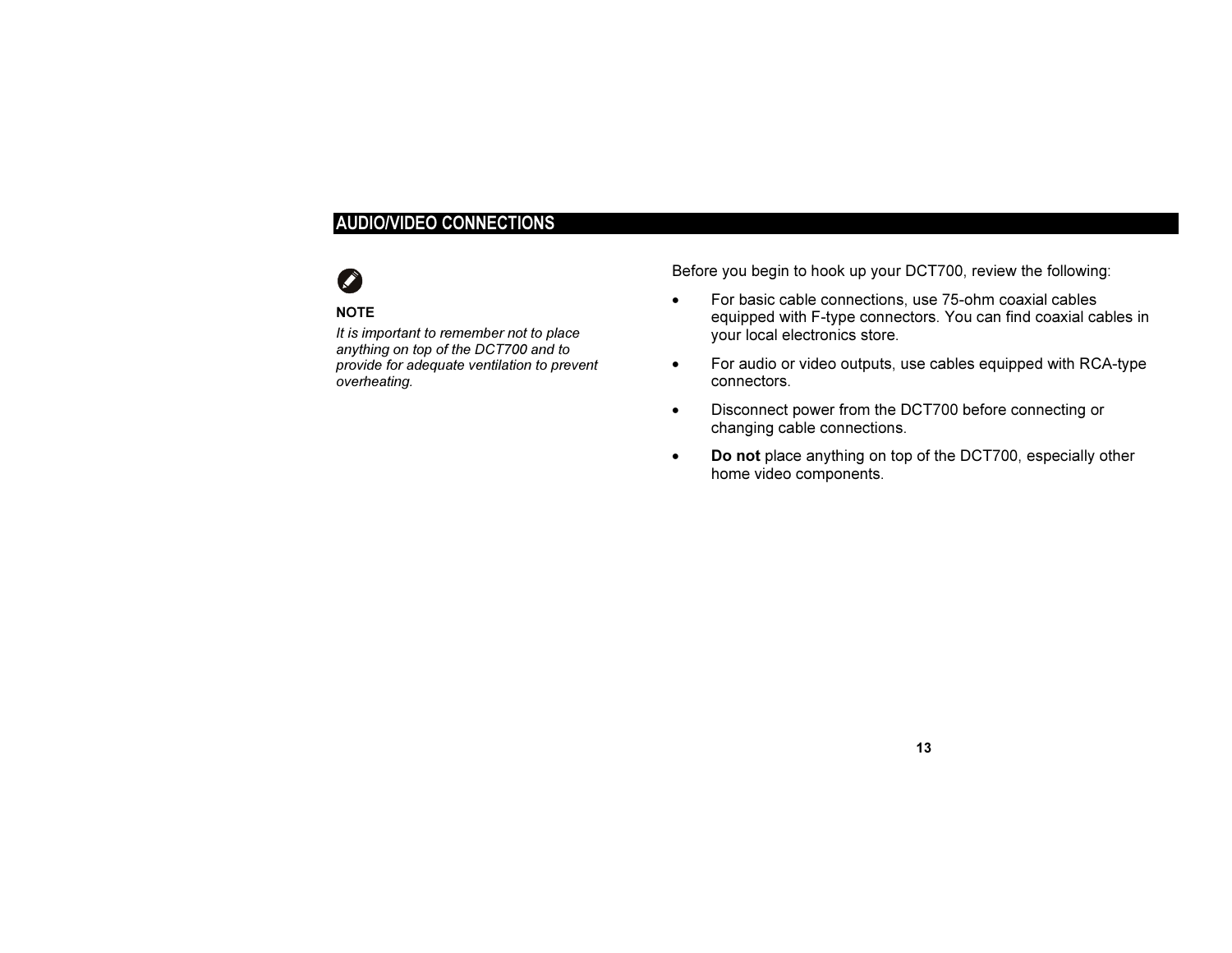

# Standard TV Cabling

Use 75-ohm coaxial cables to connect your DCT700 to a TV. This is the most common cable connection, and it provides all of the basic features of the DCT700.

If you are connecting the coaxial TO TV/VCR connector on the DCT700 to the coaxial CABLE IN connector on the TV, you must tune your TV to channel 3 or 4.

The illustrated connections will not provide stereo. Connect the DCT700 using RCA baseband connectors to receive stereo (illustrated later in this section).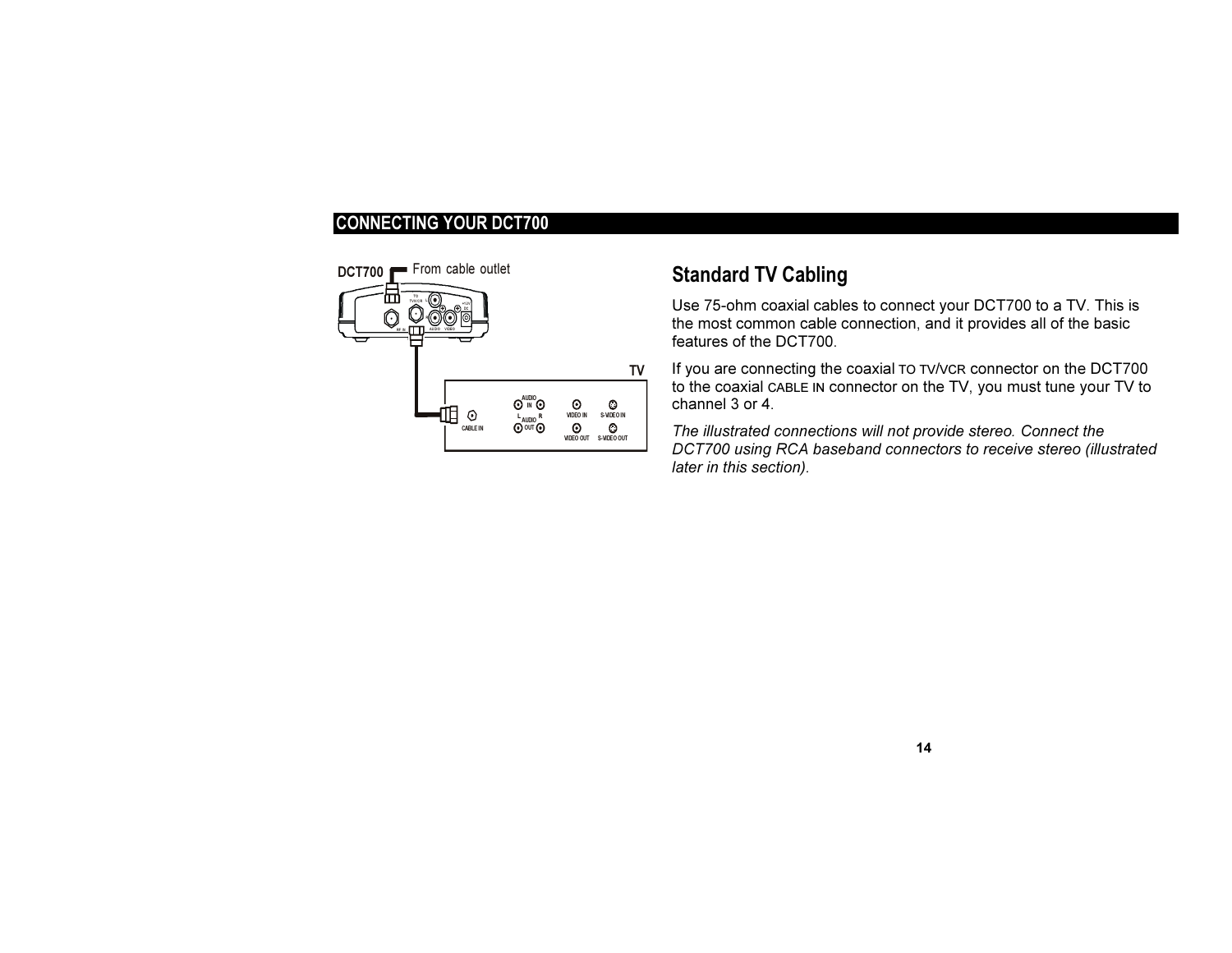

# Standard VCR Cabling

To connect your VCR, you will need 75-ohm coaxial cables. The illustrated VCR connection enables you to record the program you are watching, including Pay-Per-View events. You can also view videotapes just as you do now.

The illustrated connections will not provide stereo. Connect the DCT700 using RCA baseband connectors to receive stereo (illustrated later in this section).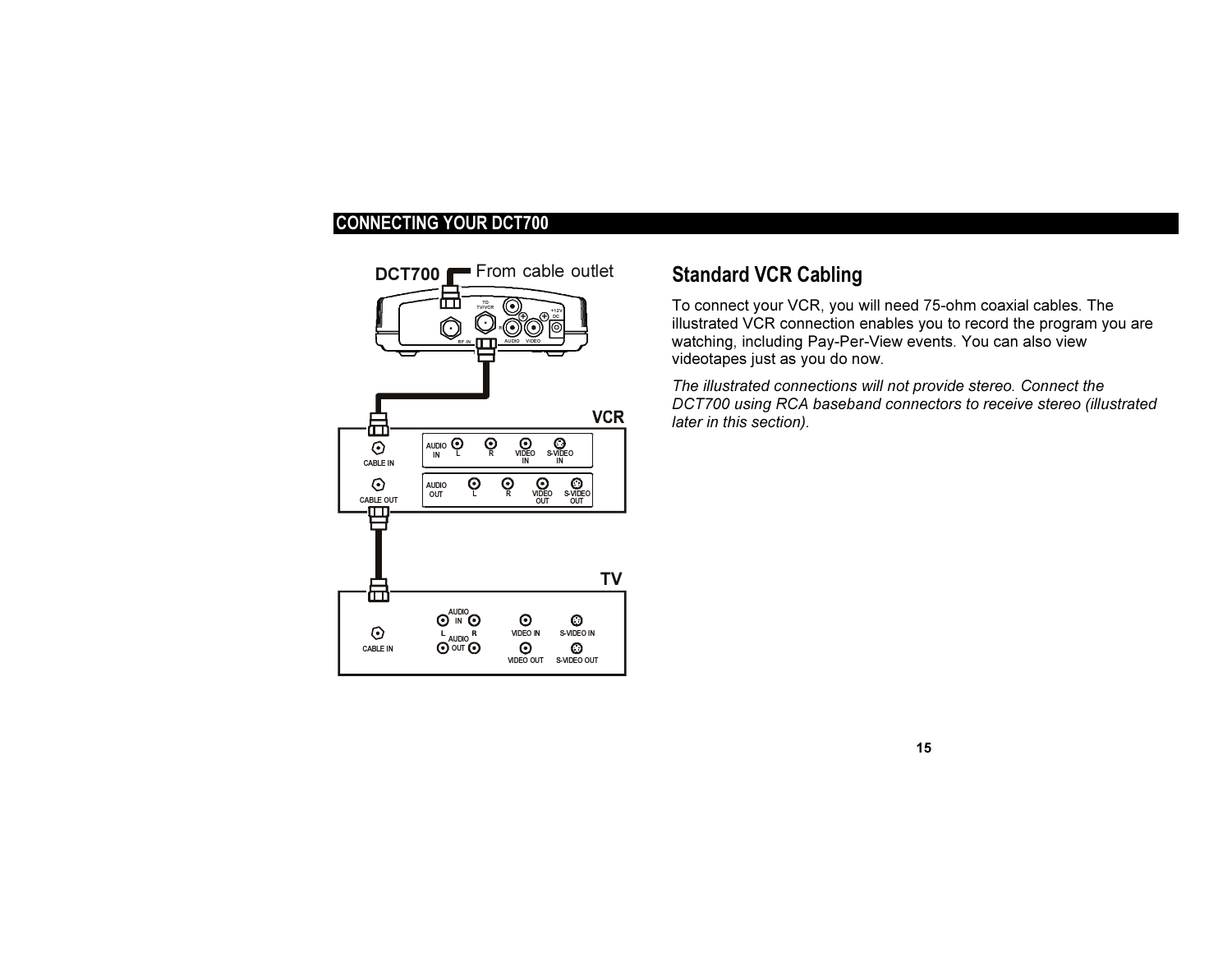

In these illustrations the baseband connectors on entertainment components are labeled <sup>R</sup> for right audio, L for left audio, and V or VIDEO.

# Composite Baseband

Connecting the DCT700 using the RCA-type baseband outputs enables you to experience stereo and Dolby Surround® sound when available.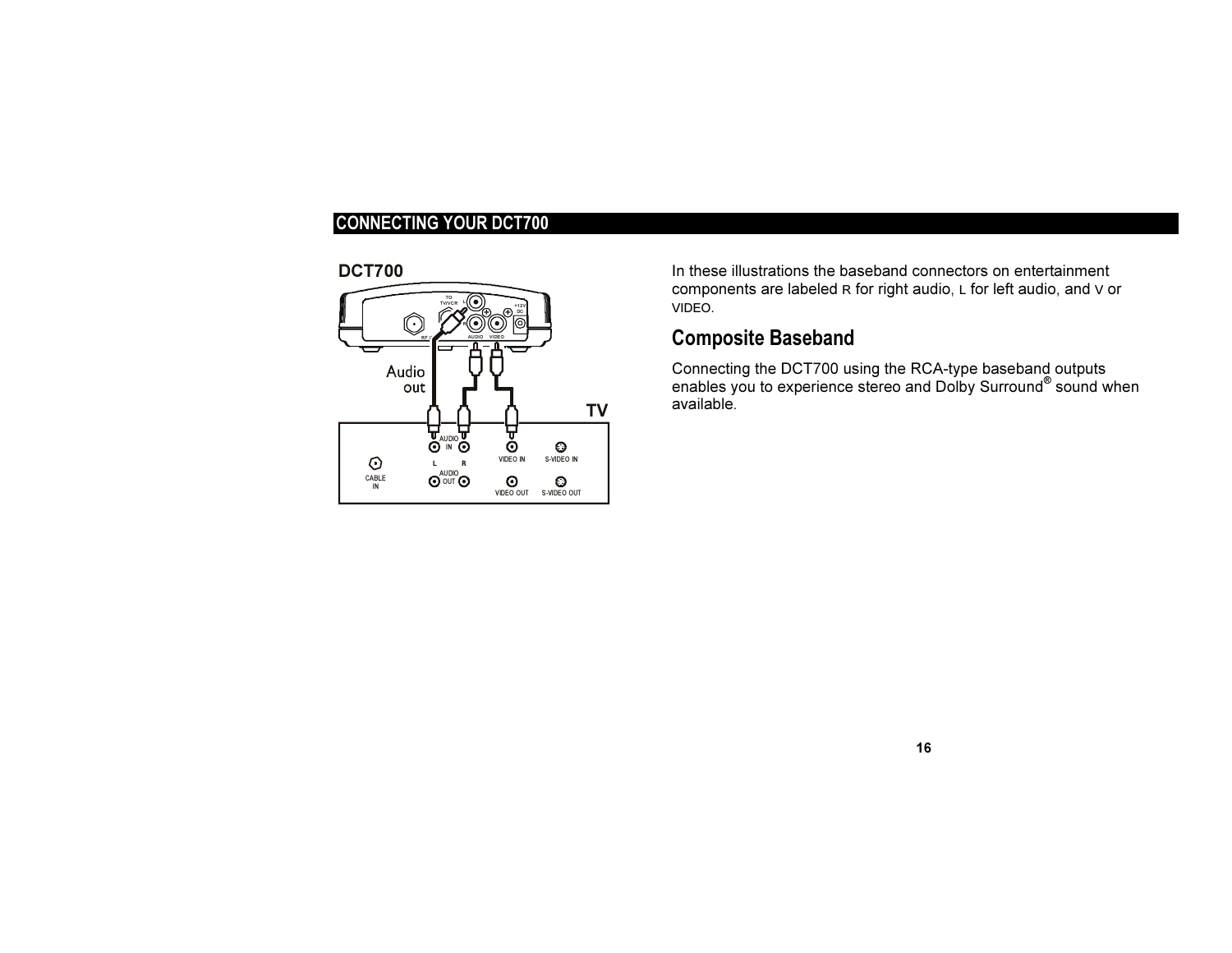DCT700



# Composite VCR Cabling

This diagram illustrates how to connect the DCT700 to a VCR using the audio connectors on the VCR.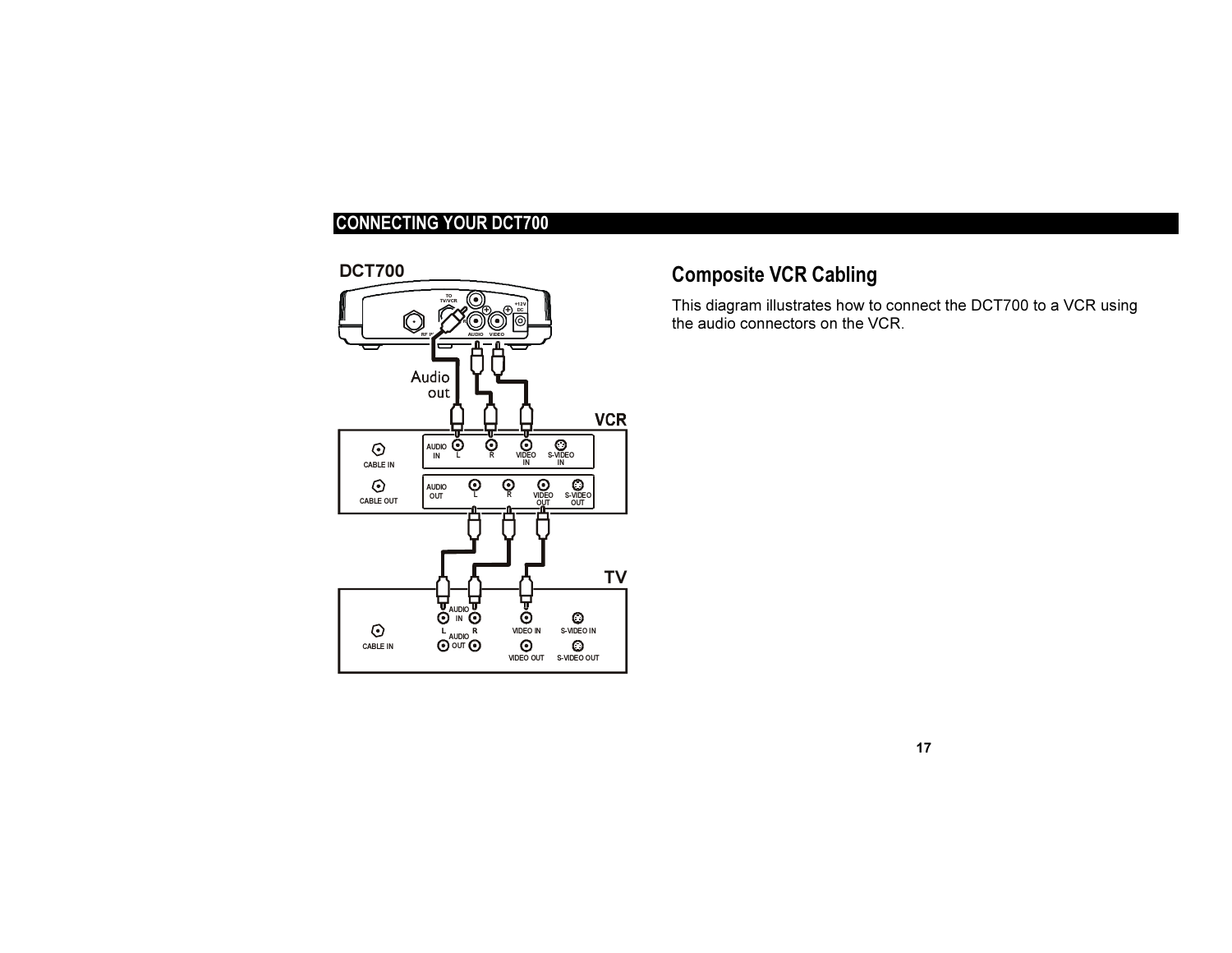DCT700



# Stereo Cabling Diagram (VCR to Stereo)

This diagram illustrates how to connect the DCT700 to a stereo using the audio connectors on the VCR. The VCR sound is played through the stereo.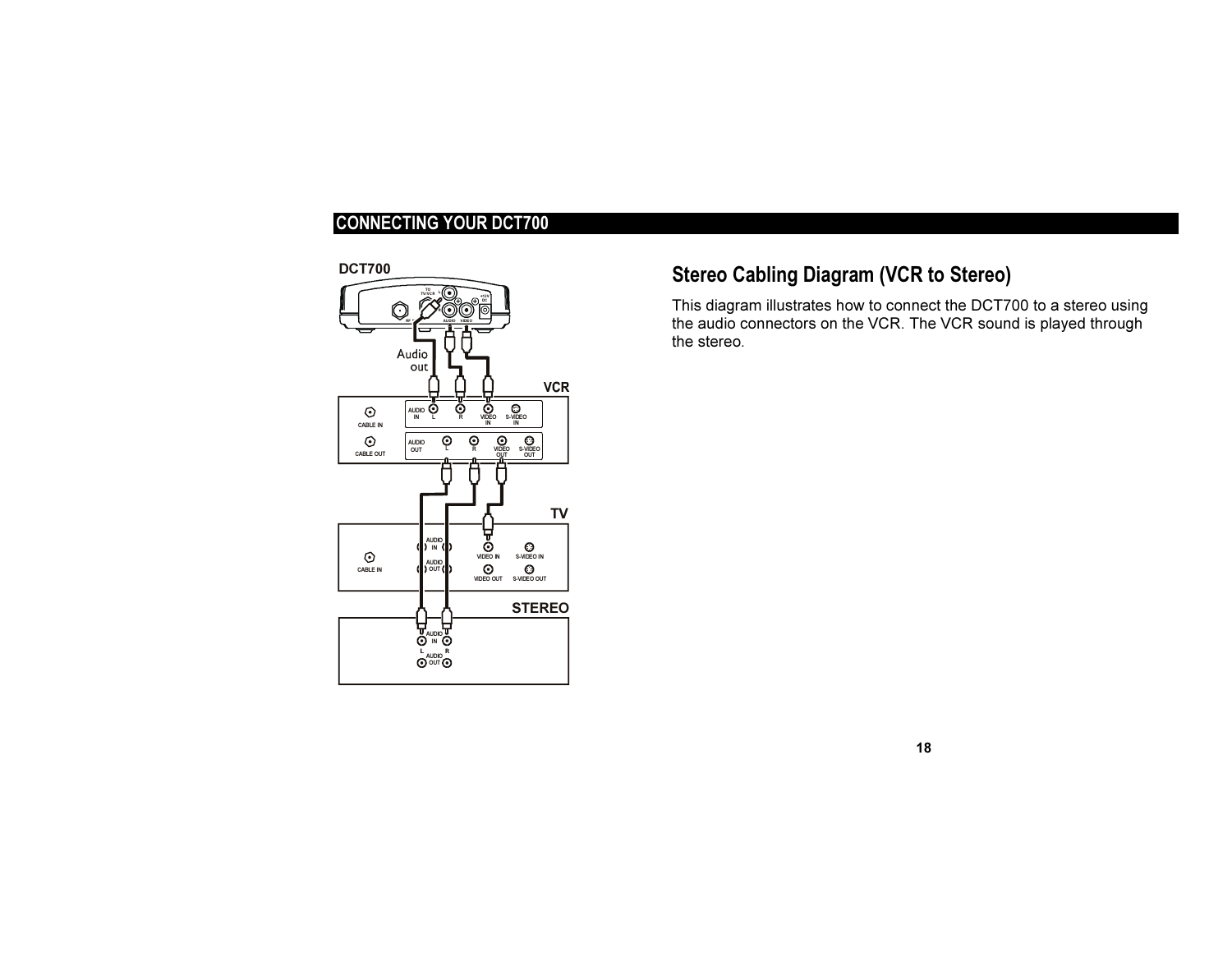DCT700



# Stereo Cabling Diagram (TV to Stereo)

This configuration provides for the TV sound to play through the stereo.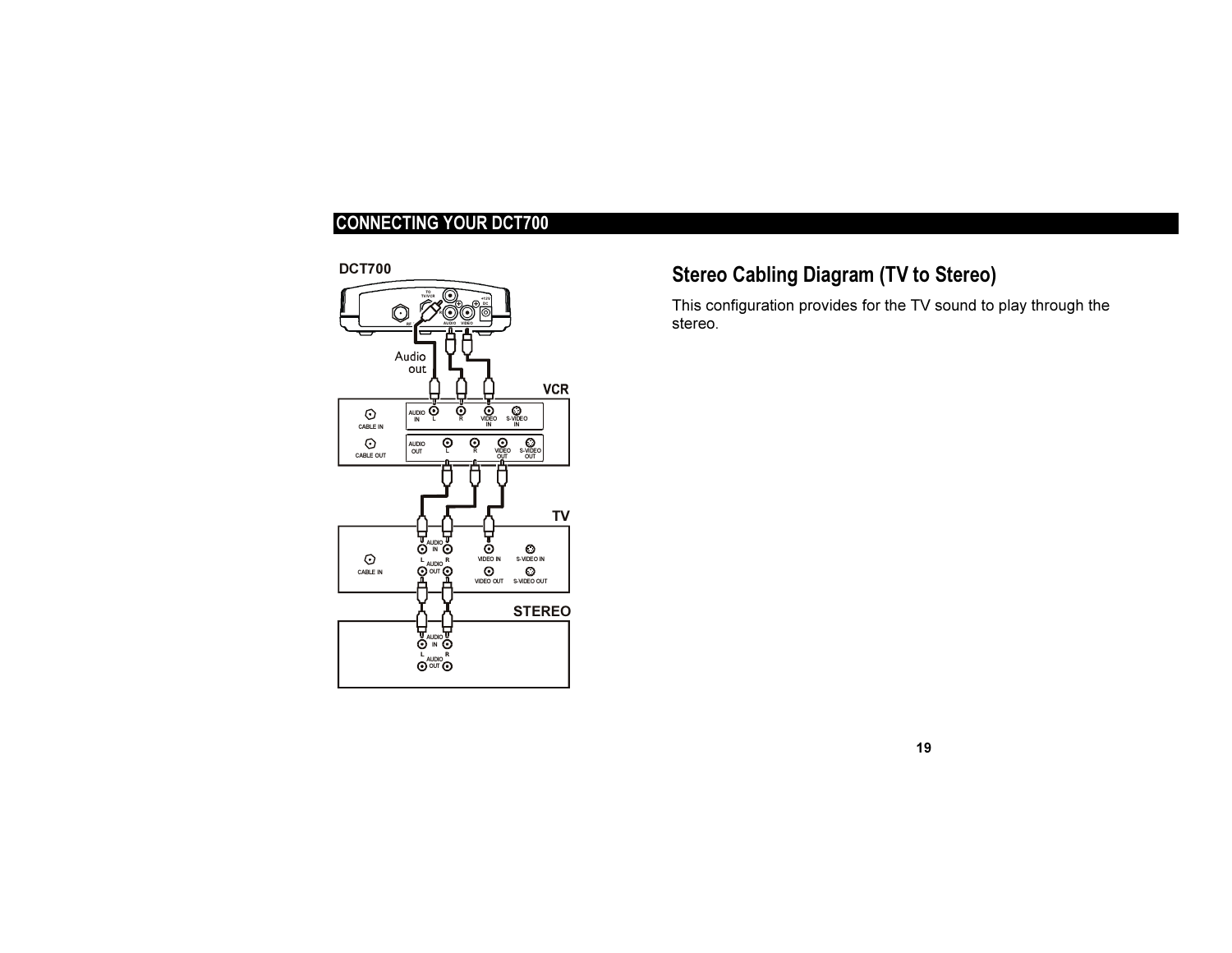# TROUBLESHOOTING

Before calling your service provider, review the troubleshooting guide. This information is to help you quickly solve a problem. If your problem still exists, contact your service provider.

| <b>Problem</b>                           | <b>Possible Solution</b>                                                                                         |
|------------------------------------------|------------------------------------------------------------------------------------------------------------------|
| No sound                                 | Press mute on the remote control to restore the volume level.                                                    |
|                                          | Check that the stereo is set to the proper input source.                                                         |
|                                          | Turn on your VCR.                                                                                                |
|                                          | Make sure the TV or stereo volume is set to an appropriate level.                                                |
| No picture                               | Check to be sure that all cables are connected properly (hand-tighten if<br>necessary).                          |
|                                          | If connected through the baseband RCA video connection, make sure the cables<br>are connected properly.          |
|                                          | If you are watching TV using your VCR, be sure your VCR is powered and<br>running.                               |
| Picture or sound is noisy on one channel | Reconnect the cable and hand-tighten if loose.                                                                   |
| Sound from only one stereo speaker       | Hand-tighten or reconnect the cables properly. Be sure wires are not frayed and<br>plugs are not bent or broken. |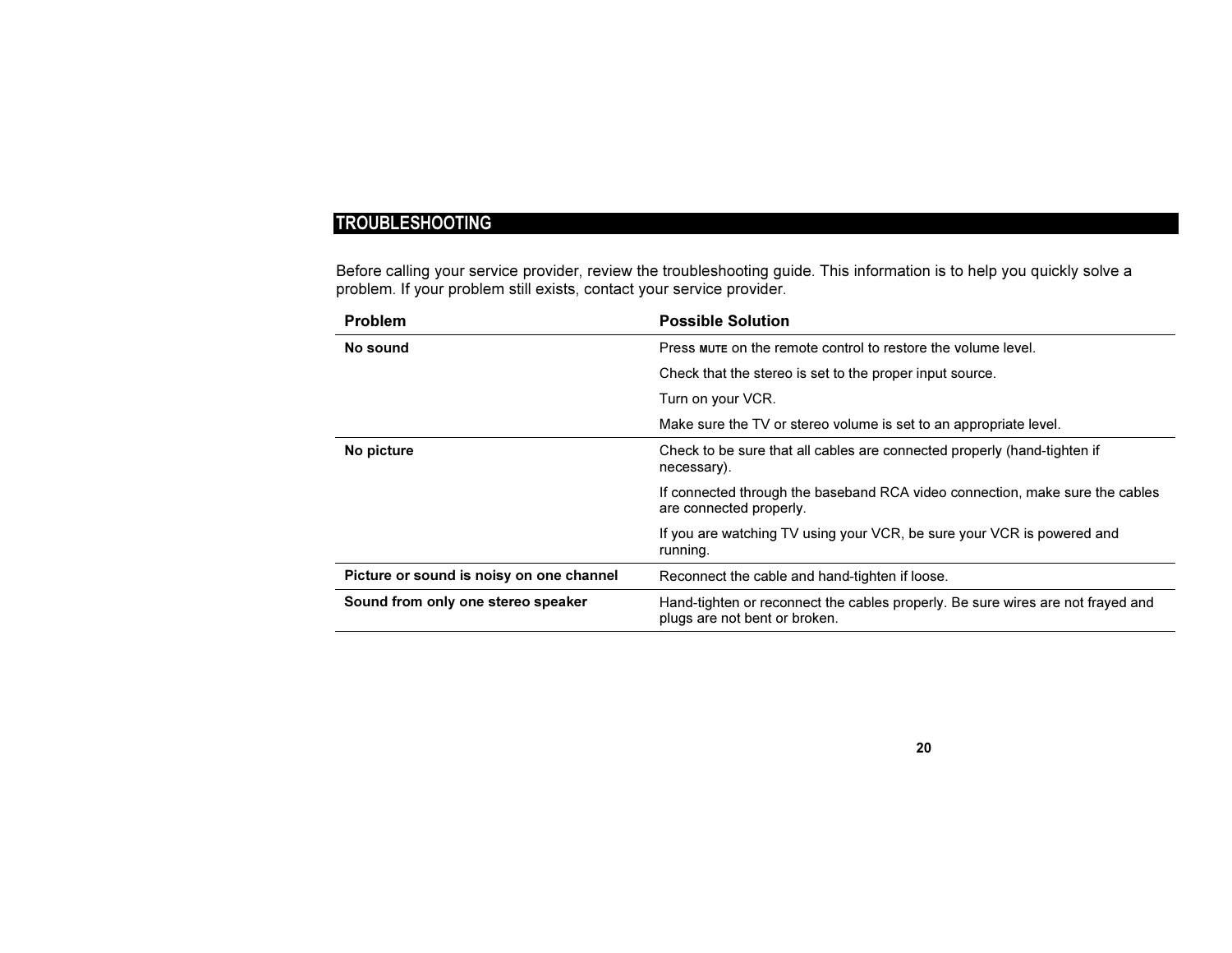# TROUBLESHOOTING

| <b>Problem</b>               | <b>Possible Solution</b>                                                                                             |
|------------------------------|----------------------------------------------------------------------------------------------------------------------|
| No power                     | Reconnect the power cord. Be sure the DCT700 is plugged into an outlet that is<br>always live.                       |
| Remote control does not work | Press CABLE on the remote control to ensure the remote control is in cable mode.                                     |
|                              | Change the batteries in your remote control according to the instructions in the<br>section, "Installing Batteries." |
|                              | Be sure that nothing is on the DCT700 or blocking a clear line of sight between it<br>and the remote control.        |